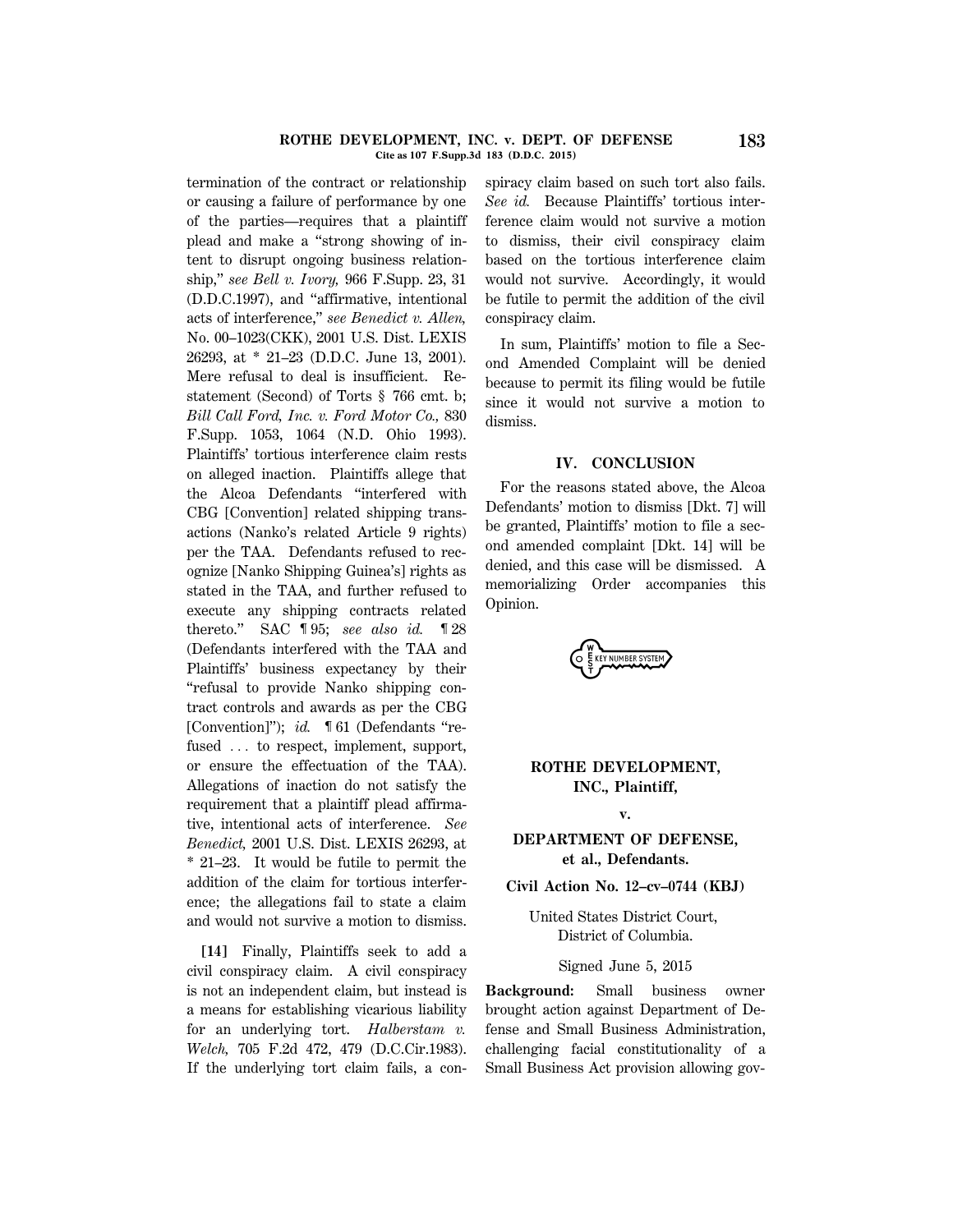ernment to make preferential contract awards to socially disadvantaged small business concerns. Parties cross-moved for summary judgment and to limit or exclude expert witnesses.

**Holdings:** The District Court, Ketanji Brown Jackson, J., held that:

- (1) expert's report on effect of minority ownership in government contracting was admissible;
- (2) business's vice president was not qualified to testify as a rebuttal expert;
- (3) remedying race-based discrimination was a compelling government interest;
- (4) provision was narrowly tailored to serve government's interest; and
- (5) enactment of provision did not violate nondelegation doctrine.

Ordered accordingly.

### **1. Evidence** O**555.2**

Federal courts have a basic gatekeeping obligation with respect to expert testimony. Fed. R. Evid. 702.

### **2. Evidence** O**536**

While a person who holds a graduate degree typically qualifies as an expert in his or her field, such formal education is not required and an expert may still be qualified on the basis of his or her practical experience or training. Fed. R. Evid. 702.

# **3. Evidence** O**555.2**

Regardless of the basis on which a witness purports to qualify as an expert, as part of its gatekeeping function, a court must assess whether the proposed expert possesses a reliable basis in the knowledge and experience of the relevant discipline. Fed. R. Evid. 702.

### **4. Evidence <del>○</del>508, 555.2**

Once a court is satisfied that a witness qualifies as an expert, under *Daubert*, the court is required to address two questions: first whether the expert's testimony is based on scientific knowledge, and second, whether the testimony will assist the trier of fact to understand or determine a fact in issue. Fed. R. Evid. 702.

### **5. Evidence**  $\infty$ **508, 555.2**

In determining under *Daubert* whether a proposed expert's testimony is based on scientific knowledge, a court must make a preliminary assessment of whether the reasoning or methodology underlying the testimony is scientifically valid and of whether that reasoning or methodology properly can be applied to the facts in issue. Fed. R. Evid. 702.

### **6. Evidence** O**555.2**

There are several factors that courts typically consider in making a scientific validity determination under *Daubert*: (1) whether the theory or technique can be and has been tested; (2) whether the theory or technique has been subjected to peer review and publication; (3) the method's known or potential rate of error; and (4) whether the theory or technique finds general acceptance in the relevant scientific community. Fed. R. Evid. 702.

#### **7. Evidence**  $\approx 508$

In considering under *Daubert* whether a proposed expert's testimony will assist the trier of fact, a court must determine whether the proffered expert testimony is sufficiently tied to the facts of the case that it will aid the factfinder in resolving a factual dispute. Fed. R. Evid. 702.

#### **8. Evidence** O**545**

Where a party moves to exclude expert testimony, the party seeking to introduce the testimony must demonstrate its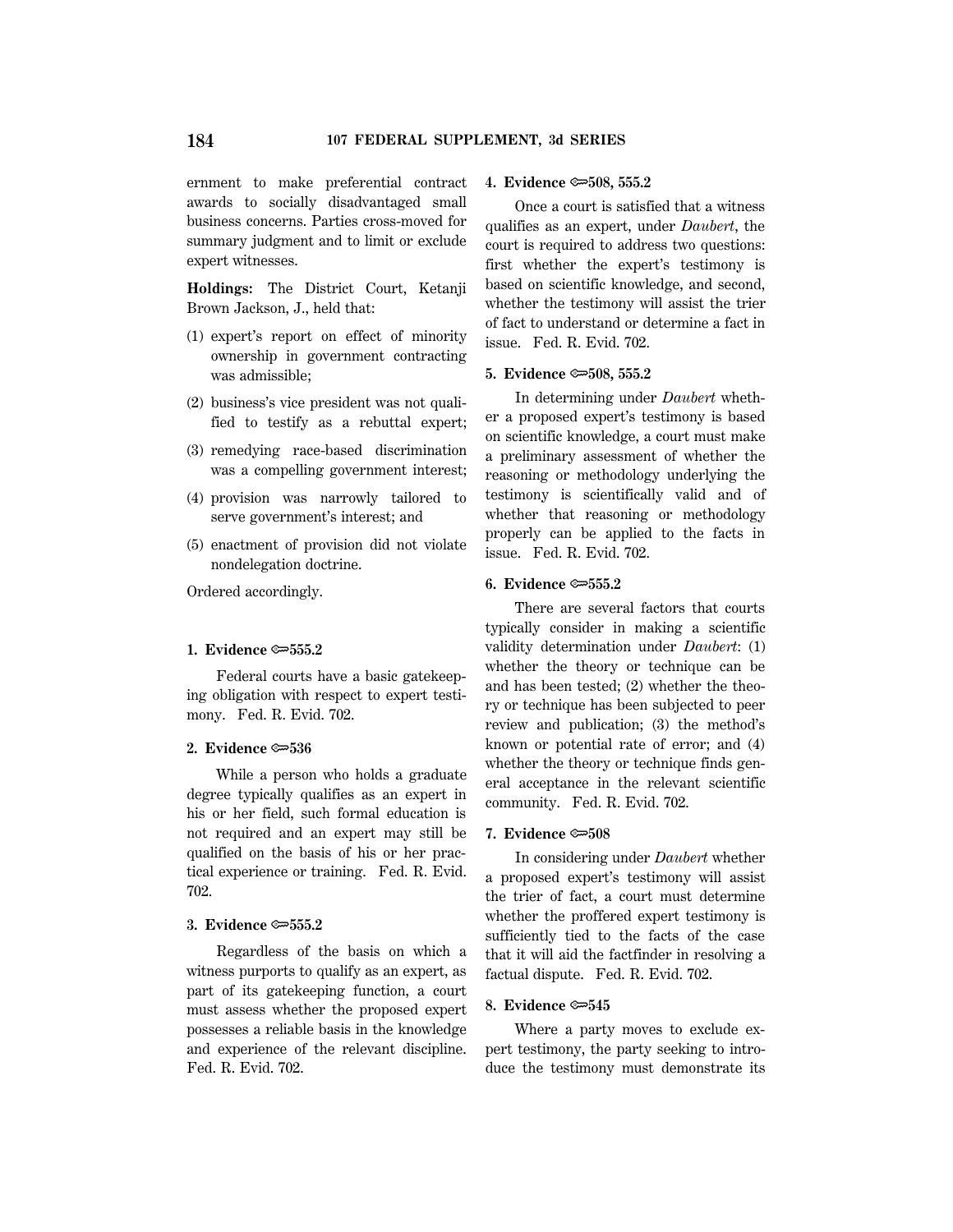admissibility by a preponderance of the traditional and appropriate means of atevidence. Fed. R. Evid. 702.

# **9. Evidence** O**545, 555.2**

Expert testimony is presumed admissible once a proponent makes the requisite threshold showing, and further disputes go to weight, not admissibility. Fed. R. Evid. 702.

### **10. Evidence**  $\infty$ **508**

A court may not exclude an expert's otherwise reliable and relevant testimony simply because, without more, the testimony is insufficient to prove a proponent's entire case. Fed. R. Evid. 702.

#### **11. Evidence ∞506**

An expert may give his opinion as to facts that, if found, would support a conclusion that the legal standard at issue was satisfied. Fed. R. Evid. 702.

#### **12. Evidence**  $\infty$ **508, 555.4(1)**

**Federal Civil Procedure**  $\infty$ **2492, 2545** 

Expert's report on effect of minority ownership on likelihood of a small business receiving a government contract was reliable, relevant, and admissible on summary judgment in small business owner's action challenging facial constitutionality of a Small Business Act provision allowing government to make preferential contract awards to socially disadvantaged small business concerns, where expert fully explained exclusions and assumptions he made in his analysis, and although report was not before Congress at time provision was enacted, it was particularly relevant in light of fact that provision was over 30 years old and evidence justifying it had become stale. Small Business Act § 8(a), 15 U.S.C.A. § 637(a); Fed. R. Evid. 702.

### **13. Evidence**  $\infty$ **555.2**

Vigorous cross-examination, presentation of contrary evidence, and careful instruction on the burden of proof are the tacking shaky but admissible scientific evidence. Fed. R. Evid. 702.

#### **14. Evidence**  $\approx 508$ **, 555.2**

### **Federal Civil Procedure**  $\infty$ **2492, 2545**

Expert's report on disparity studies measuring availability and utilization of minority-owned businesses in government contracting was reliable, relevant, and admissible on summary judgment in small business owner's action challenging facial constitutionality of a Small Business Act provision allowing government to make preferential contract awards to socially disadvantaged small business concerns, where although report was not before Congress at time provision was enacted, it was particularly relevant in light of fact that provision was over 30 years old and evidence justifying it had become stale, and any flaws in disparity studies that formed basis of report did not necessitate remedy of exclusion. Small Business Act § 8(a), 15 U.S.C.A. § 637(a); Fed. R. Evid. 702.

### **15. Evidence** O**536**

### **Federal Civil Procedure**  $\infty$ 2545

Small business's vice president was not qualified to testify as a rebuttal expert at summary judgment in owner's action challenging facial constitutionality of a Small Business Act provision allowing government to make preferential contract awards to socially disadvantaged small business concerns, where vice president lacked training, education, knowledge, skill, and experience in statistical and econometric methodologies used by Small Business Administration's experts. Small Business Act § 8(a), 15 U.S.C.A. § 637(a); Fed. R. Evid. 702.

### **16. Evidence**  $\approx 555.2$

# **Federal Civil Procedure**  $\approx 2545$

Expert's report on disparity studies measuring availability and utilization of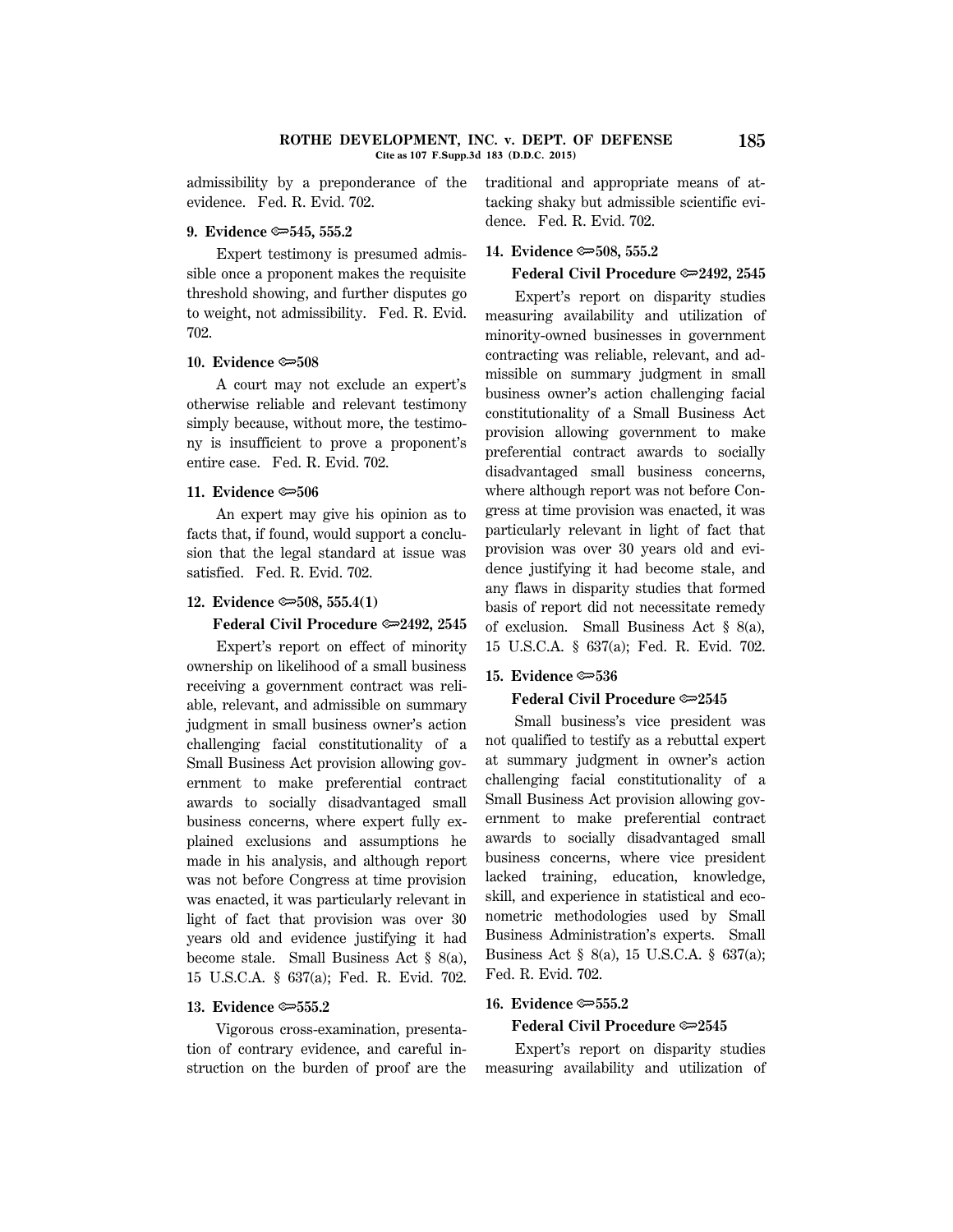minority-owned businesses in government contracting was unreliable and inadmissible on summary judgment in small business owner's action challenging facial constitutionality of a Small Business Act provision allowing government to make preferential contract awards to socially disadvantaged small business concerns, where expert's preferred methodology for conducting disparity studies was well outside of mainstream, and portions of report were based on mistaken assumptions. Small Business Act § 8(a), 15 U.S.C.A. § 637(a); Fed. R. Evid. 702.

### **17. Statutes** O**1511**

In order to justify invalidating all applications of a broad statutory program on a facial challenge, the plaintiff must satisfy the no-set-of-circumstances test.

# **18. Constitutional Law**  $\approx 2972$

Racial classifications are constitutional only if they are narrowly tailored measures that further compelling governmental interests.

### **19. Constitutional Law**  $\approx 2972$

To demonstrate a compelling interest for a racial classification, as required to satisfy strict scrutiny, the government must make two showings: first, the government must articulate a legislative goal that is properly considered a compelling government interest, and second, the government must demonstrate a strong basis in evidence supporting its conclusion that race-based remedial action was necessary to further that interest.

### **20. Civil Rights** O**1417**

### **Constitutional Law**  $\approx 2972$

The government need not conclusively prove the existence of racial discrimination in the past or present in order to show a compelling interest for a racial classification, and it may rely on both statistical and anecdotal evidence, although anecdotal evidence alone cannot establish a strong basis in evidence for the purposes of strict scrutiny.

# **21. Constitutional Law**  $\approx 2972$

Once a compelling interest is established for a racial classification, to survive strict scrutiny, the government must further show that the means chosen to accomplish the government's asserted purpose are specifically and narrowly framed to accomplish that purpose.

### **22. Constitutional Law**  $\approx 2972$

Courts consider several factors to determine whether challenged race-conscious remedial measures are narrowly tailored, including: (1) the efficacy of alternative, race-neutral remedies; (2) flexibility; (3) over or under-inclusiveness of the program; (4) duration; (5) the relationship between numerical goals and the relevant labor market; and (6) the impact of the remedy on third parties.

# **23. Constitutional Law** O**3289 Public Contracts**  $\approx 129$  **United States** O**570**

Remedying race-based discrimination and its effects was a compelling government interest for a Small Business Act provision allowing government to make preferential contract awards to socially disadvantaged small business concerns, as required to survive small business owner's facial equal protection challenge, where government presented evidence that minority-owned small businesses had faced and continued to face significant disadvantages in government contracting that could not be explained by nondiscriminatory factors. U.S. Const. Amend. 5; Small Business Act § 8(a), 15 U.S.C.A. § 637(a).

# **24. Constitutional Law**  $\approx 3289$ **Public Contracts**  $\approx 129$  **United States** O**570**

Small Business Act provision allowing government to make preferential contract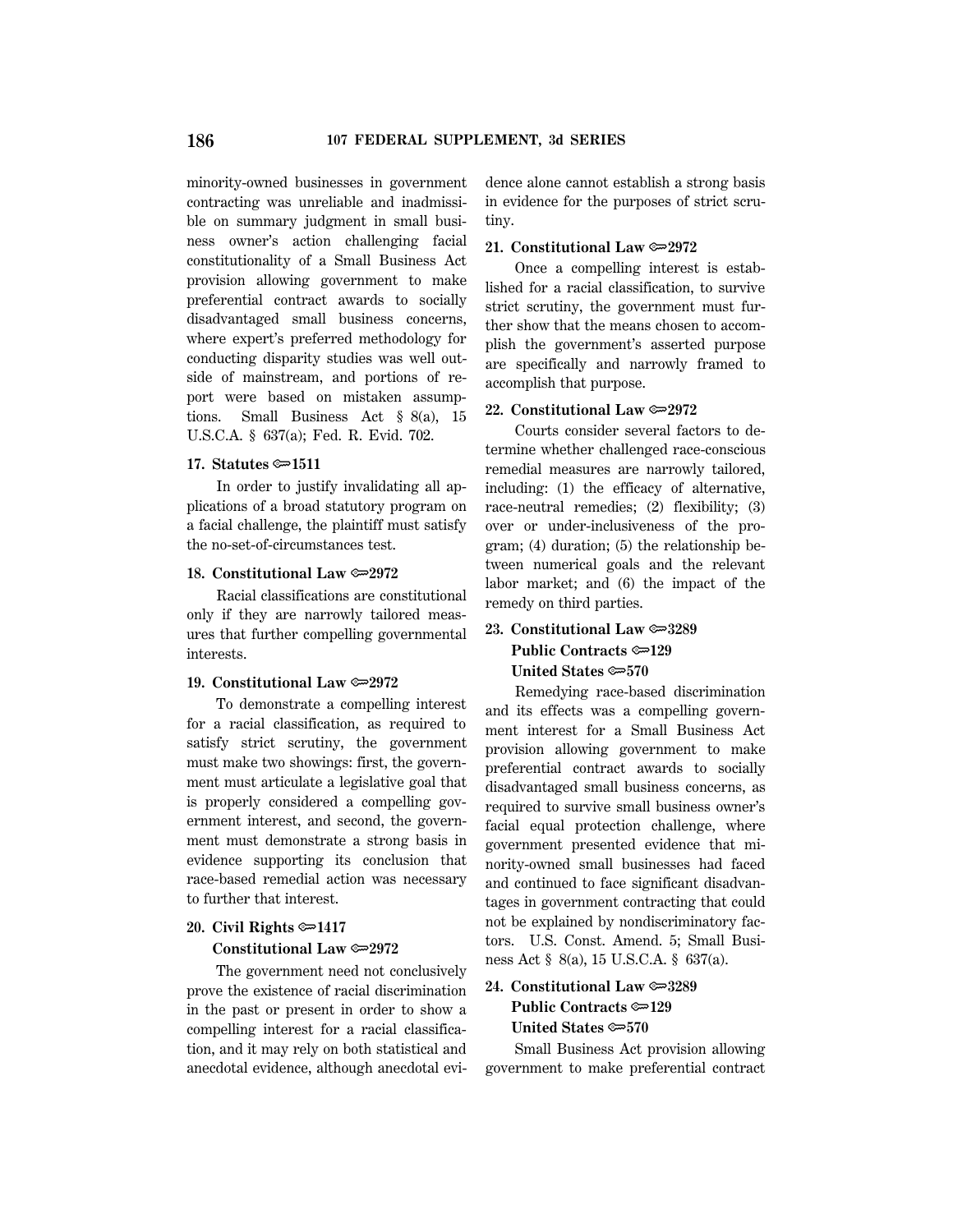#### **ROTHE DEVELOPMENT, INC. v. DEPT. OF DEFENSE 187 Cite as 107 F.Supp.3d 183 (D.D.C. 2015)**

awards to socially disadvantaged small business concerns was narrowly tailored to achieve government's compelling interest in remedying race-based discrimination and its effects, as required to survive small business owner's facial equal protection challenge, where alternative race-neutral remedies had proved unsuccessful in addressing discrimination in government contracting, program was appropriately flexible in that it provided for aspirational goals and imposed no penalties for failing to meet them, and program was neither over nor under-inclusive. U.S. Const. Amend. 5; Small Business Act § 8(a), 15 U.S.C.A. § 637(a).

#### **25. Constitutional Law**  $\approx 2400$

The nondelegation doctrine prohibits Congress from making unbridled delegations of authority to other branches. U.S. Const. art. 1.

#### **26. Constitutional Law** O**2414(1)**

#### **Public Contracts**  $\approx 129$

### **United States ©**570

Enactment of a Small Business Act provision allowing government to make preferential contract awards to socially disadvantaged small business concerns did not violate nondelegation doctrine, where provision contained specific definitions of those individuals who qualified. U.S. Const. art. 1; Small Business Act § 8(a), 15 U.S.C.A. § 637(a).

David F. Barton, Gardner Law, San Antonio, TX, for Plaintiff.

Andrew G. Braniff, Rachel R. Hranitzky, Barbara Ann Schwabauer, Patricia L. Stasco, U.S. Department of Justice, Daniel Franklin Van Horn, U.S. Attorney's Office, Washington, DC, for Defendants.

# *MEMORANDUM OPINION*

# KETANJI BROWN JACKSON, United States District Judge

Section 8(a) of the Small Business Act, 15 U.S.C. § 637(a) (2012), establishes a business development program for ''socially and economically disadvantaged small business concerns[.]"  $Id. \S$  637(a)(1)(B). Plaintiff Rothe Development, Inc. (''Rothe'' or ''Plaintiff'') is a small business based in San Antonio, Texas that has filed the instant action against the Department of Defense (''DOD'') and the Small Business Administration (collectively, ''Defendants'') to challenge the constitutionality of the Section 8(a) program on its face. (*See* Compl., ECF No. 1, ¶ 1.) Rothe argues that the statute's definition of ''socially disadvantaged'' small business owners, 15 U.S.C. § 637(a)(5), is a racial classification that violates Rothe's right to equal protection under the Due Process Clause of the Fifth Amendment of the United States Constitution. (*See* Compl. ¶¶ 1–2.) Rothe also claims that Section 8(a) violates the nondelegation doctrine. (*See id.*; *see also id.* ¶ 30.)

The constitutional challenge that Rothe brings in the instant case is nearly identical to the challenge brought in the case of *DynaLantic Corp. v. United States Department of Defense,* 885 F.Supp.2d 237 (D.D.C.2012). The plaintiff in *DynaLantic* sued the DOD, the Small Business Administration, and the Department of the Navy alleging, *inter alia*, that Section 8(a) was unconstitutional both on its face and as applied to the military simulation and training industry. *See DynaLantic*, 885 F.Supp.2d at 242. The *DynaLantic* court disagreed with the plaintiff's facial attack; it explained in a lengthy opinion the reasoning behind the Court's conclusion that the Section 8(a) program is facially constitutional. *See id.* at 248–80, 283–91. Here, Rothe relies on substantially the same rec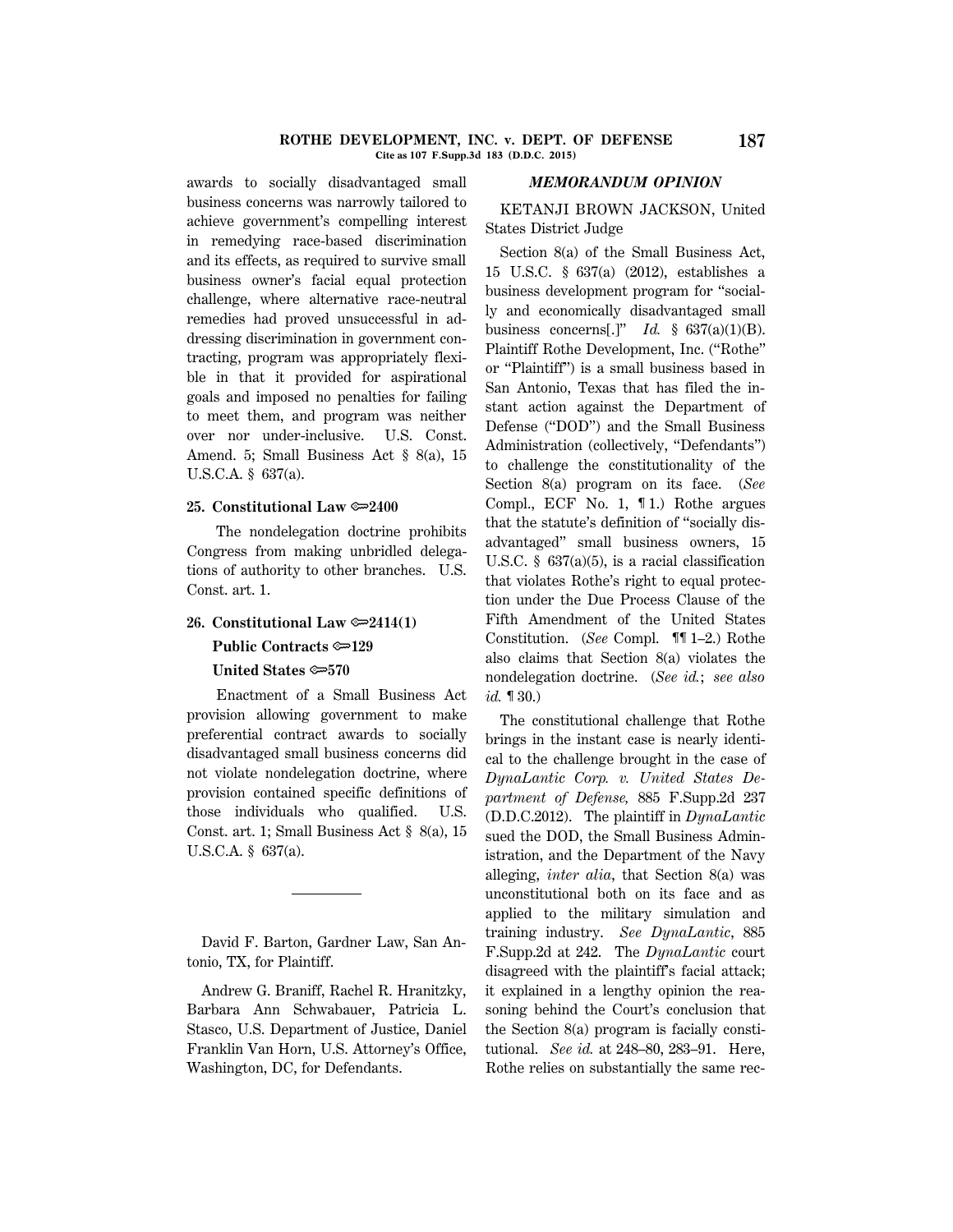ord evidence and nearly identical legal arguments, and it urges this Court to strike down the race-conscious provisions of Section 8(a) on their face and thus to depart from *DynaLantic's* holding in the context of the instant case. (*See, e.g.*, Mot. Hr'g Tr., Oct. 20, 2014, at 27:21 (Plaintiff's counsel asserting that the DynaLantic court "was just wrong").)

Before this Court at present are the parties' cross-motions for summary judgment, as well as the parties' motions to limit or exclude the proffered testimony of each other's expert witnesses—commonly referred to as ''*Daubert* motions'' based on the Supreme Court's seminal ruling on the admissibility of expert testimony in *Daubert v. Merrell Dow Pharmaceuticals, Inc.,* 509 U.S. 579, 113 S.Ct. 2786, 125 L.Ed.2d 469 (1993). As explained fully below, this Court concludes that Defendants' experts meet the relevant qualification standards under Federal Rule of Evidence 702 and offer what appear to be reliable and relevant opinions; therefore, Plaintiff's *Daubert* motion to exclude Defendants' proffered expert testimony will be **DENIED**. By contrast, this Court finds sufficient reason to doubt the qualifications of one of Plaintiff's experts and to question the reliability of the testimony of the other; consequently, Defendants' *Daubert* motions to exclude Plaintiff's expert testimony will be **GRANTED**. With respect to the crossmotions for summary judgment, this Court agrees with the *DynaLantic* court's reasoning, and thus this Court, too, concludes that Section 8(a) is constitutional on its face. Accordingly, Plaintiff's motion for summary judgment will be **DENIED**, Defendants' cross-motion for summary judgment will be **GRANTED**, and judgment will be entered in Defendants' favor. A separate order consistent with this memorandum opinion will follow.

### **I. BACKGROUND**

### **A. The Section 8(a) Program**

Congress enacted the Small Business Act of 1953 (''the Act''), 15 U.S.C. §§ 631– 57s, in order to encourage and develop the "capacity of small business" in America, and thereby to promote national ''economic well-being'' and ''security[.]'' 15 U.S.C. § 631(a) (1958). Section 8(a) of the Act grants the Small Business Administration the authority to acquire procurement contracts from other government agencies and to award or otherwise arrange for performance of those contracts by small businesses ''whenever [the agency] determines such action is necessary[.]'' *Id.* § 637(a). This authority remained ''dormant for a decade'' after the Act's passage, *DynaLantic,* 885 F.Supp.2d at 253, but over the course of many years and after a series of executive orders and legislative amendments, *see id.* at 253–57, the current Section 8(a) program emerged with the express purpose of helping socially and economically disadvantaged individuals who own small businesses ''compete on an equal basis in the American economy[,]'' 15 U.S.C. § 631(f)(2)(A) (2012).

The Section 8(a) program provides small businesses that socially and economically disadvantaged individuals own—the Small Business Administration refers to such businesses as ''small disadvantaged businesses'' or ''SDBs,'' *see* Small Disadvantaged Business Program, 73 Fed.Reg. 57,490 (Oct. 3, 2008)—with valuable ''technological, financial, and practical assistance, as well as support through preferential awards of government contracts[,]'' *DynaLantic,* 885 F.Supp.2d at 243; *see also* 15 U.S.C. § 636(j)(10)(A); 13 C.F.R. § 124.404.<sup>1</sup> SDBs can receive myriad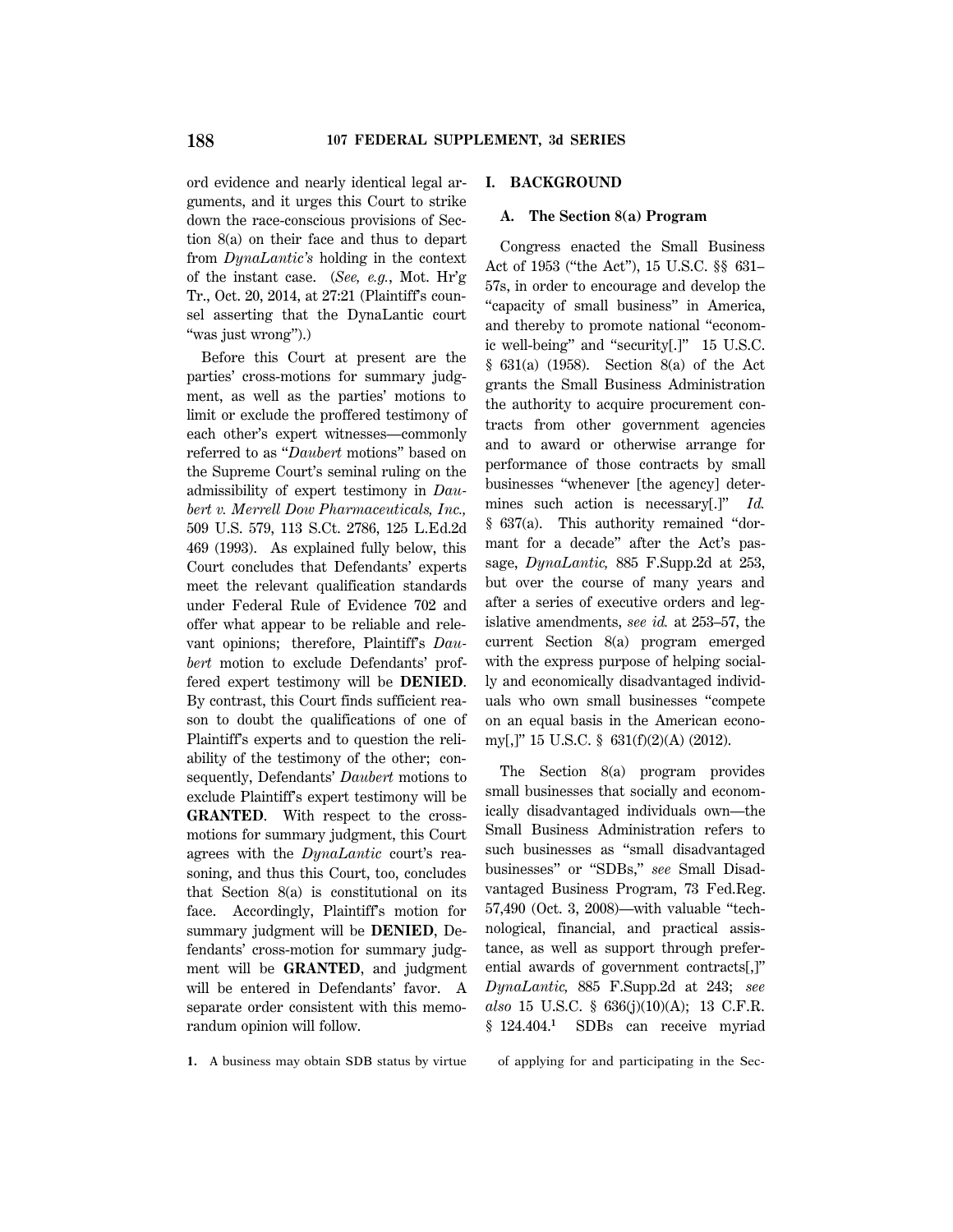#### **ROTHE DEVELOPMENT, INC. v. DEPT. OF DEFENSE 189 Cite as 107 F.Supp.3d 183 (D.D.C. 2015)**

types of assistance and support under the Section 8(a) program, including help "develop[ing] and maintain[ing] comprehensive business plans[,]" 15 U.S.C. § 636(j)(10)(A)(i); ''nonfinancial services'' such as ''loan packaging, [ ] financial counseling, [ ] accounting and bookkeeping assistance, [ ] marketing assistance, and [ ] management assistance[,]'' *id.*  $§$  636(j)(10)(A)(ii); assistance "obtain[ing] equity and debt financing[,]'' *id.*  $§ 636(j)(10)(A)(iii);$  and the opportunity to compete for certain government contracts that are limited to Section 8(a) program participants, *see id.*  $\frac{637(a)(1)(D)}{D}$ . Moreover, once admitted into the Section 8(a) program, participating SDBs may stay in the program for up to nine years, provided that they continue to meet the eligibility criteria for qualifying for—and remaining in—the program. *See id.* § 636(j)(10)(C); 13 C.F.R. § 124.2. Specifically, at all times applicants and participants must: (1) be a ''small'' business, as that term is defined in 13 C.F.R. § 121, *see* 13 C.F.R. §§ 124.101, 124.102; (2) demonstrate their business's potential to succeed, *see id.* § 124.101; and (3) have a majority owner or owners who are current U.S. residents and citizens of good character, and who are also ''socially and economically disadvantaged'' as the statute defines those terms, *id.*

The dispute in the instant case centers on the statutory definition of ''socially disadvantaged individuals.'' Section 637 of Title 15 of the U.S.Code defines ''[s]ocially disadvantaged individuals'' as ''those who have been subjected to racial or ethnic prejudice or cultural bias because of their identity as a member of a group

without regard to their individual qualities.'' 15 U.S.C. § 637(a)(5); *see also id.*  $§$  631(f)(1)(B) (individuals may be "socially disadvantaged because of their identification as members of certain groups that have suffered the effects of discriminatory practices or similar invidious circumstances over which they have no control''). Pursuant to the statute, ''such groups include, but are not limited to, Black Americans, Hispanic Americans, Native Americans, Indian tribes, Asian Pacific Americans, Native Hawaiian Organizations, and other minorities[.]'' *Id.*  $§$  631(f)(1)(C). Thus, the statute establishes ''a rebuttable presumption'' that members of these particular groups, and certain other groups, are ''socially disadvantaged[,]'' 13 C.F.R. § 124.103(b)(1), and if an individual business owner is not a member of a presumptively socially disadvantaged group, then he or she ''must establish individual social disadvantage by a preponderance of the evidence[,]'' *id.* § 124.103(c)(1). *See also id*.  $§$  124.103(c)(2) (explaining that sufficient ''[e]vidence of individual social disadvantage'' has several ''elements[,]'' including ''[a]t least one objective distinguishing feature that has contributed to social disadvantage'' and ''[p]ersonal experiences of substantial and chronic social disadvantage in American society'').

In addition to defining ''socially disadvantaged individuals[,]'' the statute also defines ''[e]conomically disadvantaged individuals[.]" 15 U.S.C. § 637(a)(6)(A). These are ''socially disadvantaged individuals whose ability to compete in the free enterprise system has been impaired due

tion 8(a) program—and only SDBs may participate in the Section 8(a) program—however, a small business may also be deemed an ''SDB'' for purposes of government contracting *without* participating in the Section 8(a) program. *See, e.g.,* Small Disadvantaged

Business Program, 73 Fed.Reg. at 57,491–92. In other words, a small business must be an SDB to participate in the Section 8(a) program, but it need not participate in the program to be an SDB.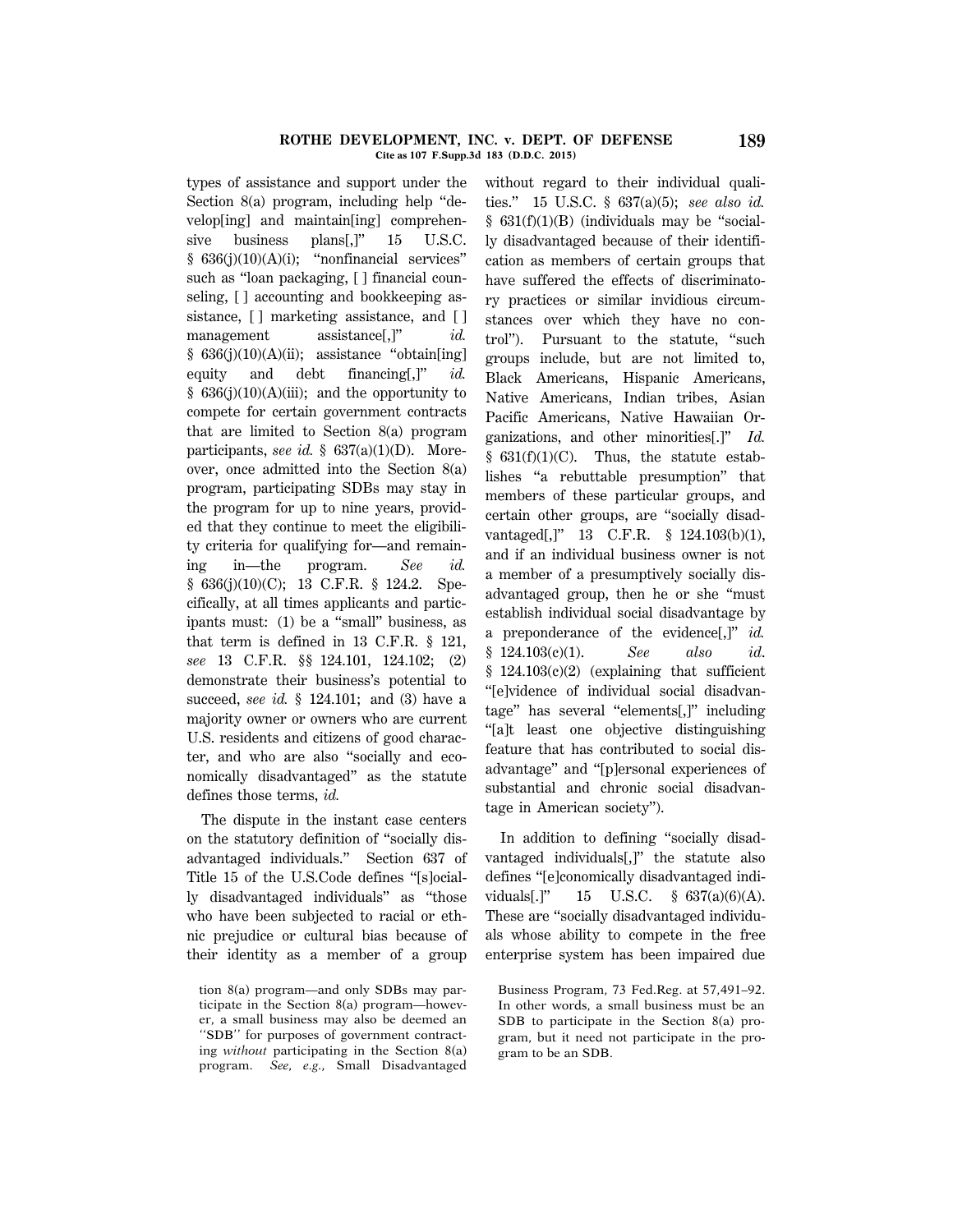to diminished capital and credit opportunities as compared to others in the same business area who are not socially disadvantaged.'' *Id.* Factors that determine economically disadvantaged status include "income for the past three years[,]  $\ldots$ personal net worth, and the fair market value of all assets, whether encumbered or not.'' 13 C.F.R. § 124.104(c). As explained, a small business that can demonstrate its ability to succeed and that is owned by an individual citizen of good character who is considered socially and economically disadvantaged within the statutory definitions is eligible to participate in the Section 8(a) program. *See id.* § 124.101.

The Section 8(a) program is but ''one of a number of government-wide programs [that are] designed to encourage the issuance of procurement contracts to'' certain small businesses, *DynaLantic,* 885 F.Supp.2d at 244 (citing 15 U.S.C. § 644), including businesses that are owned by women, businesses that are owned by service-disabled veterans, and businesses that are located in historically underutilized business zones, known as ''HUBZones.'' *See* 15 U.S.C. § 637(m) (establishing procurement program for woman-owned small businesses); *id.* § 657f (establishing procurement program for small businesses owned by service-disabled veterans); *id.* § 657a (establishing contracting assistance and procurement program for HUBZone small businesses). As part of the legislative scheme that governs the Section 8(a) business development program and similar programs directed toward developing opportunities for small businesses in America, Congress has specifically directed the

**2.** This five percent goal relates to *all* SDBs, not just those that are Section 8(a) participants, and thus this figure includes, but is not limited to, procurement contracts awarded to Section 8(a) program participants. *See Dyna-Lantic,* 885 F.Supp.2d at 244–45.

President to "establish [annual] Government-wide goals for procurement contracts awarded to [various] small business concerns[.]"  $Id. \S$  644(g)(1)(A). With respect to SDBs in particular, Congress has specified that the goal for participation ''shall be established at not less than 5 percent of the total value of all prime contract and subcontract awards for each fiscal year.'' *Id.* § 644(g)(1)(A)(iv).**<sup>2</sup>** The participation goals with respect to other small business programs are similar—*see, e.g., id.*  $§$  644(g)(1)(A)(v) ("not less than 5 percent" for woman-owned small businesses); *id.*  $§ 644(g)(1)(A)(ii)$  ("not less than 3 percent" for small businesses owned by service-disabled veterans); *id.* §  $644(g)(1)(A)(iii)$ (''not less than 3 percent'' for HUBZone small businesses)—and all of the statutory targets are ''aspirational'' and not mandatory, *DynaLantic,* 885 F.Supp.2d at 244 (quotation marks omitted).

### **B. Rothe's Claim**

Rothe is a Texas corporation that operates in the computer services industry and bids on and performs government procurement contracts on a nationwide basis. (*See* Affidavit of Dale Patenaude (''Patenaude Aff.''), Ex. 1 to Pl.'s Compl., ECF No. 1–1, at 3; *see also* Defs.' Statement of Material Facts & Resp. to Pl.'s SOF (''Defs.' SOF''), ECF No. 64–2, ¶ II.23; Pl.'s Resp. to Defs.' Statement of Material Facts (''Pl.'s SOF Resp.''), ECF No. 68–1, ¶ I.1.) **<sup>3</sup>** Rothe employs approximately 120 individuals (*see* Patenaude Aff. at 3), and it allegedly qualifies as a woman-owned small business under the Act and its accompanying regulations (*see id.*; Pl.'s SOF Resp. ¶ I.1). According to Plaintiff, Rothe

**3.** Page numbers throughout this memorandum opinion—except for deposition page numbers—refer to those that the Court's electronic filing system assigns.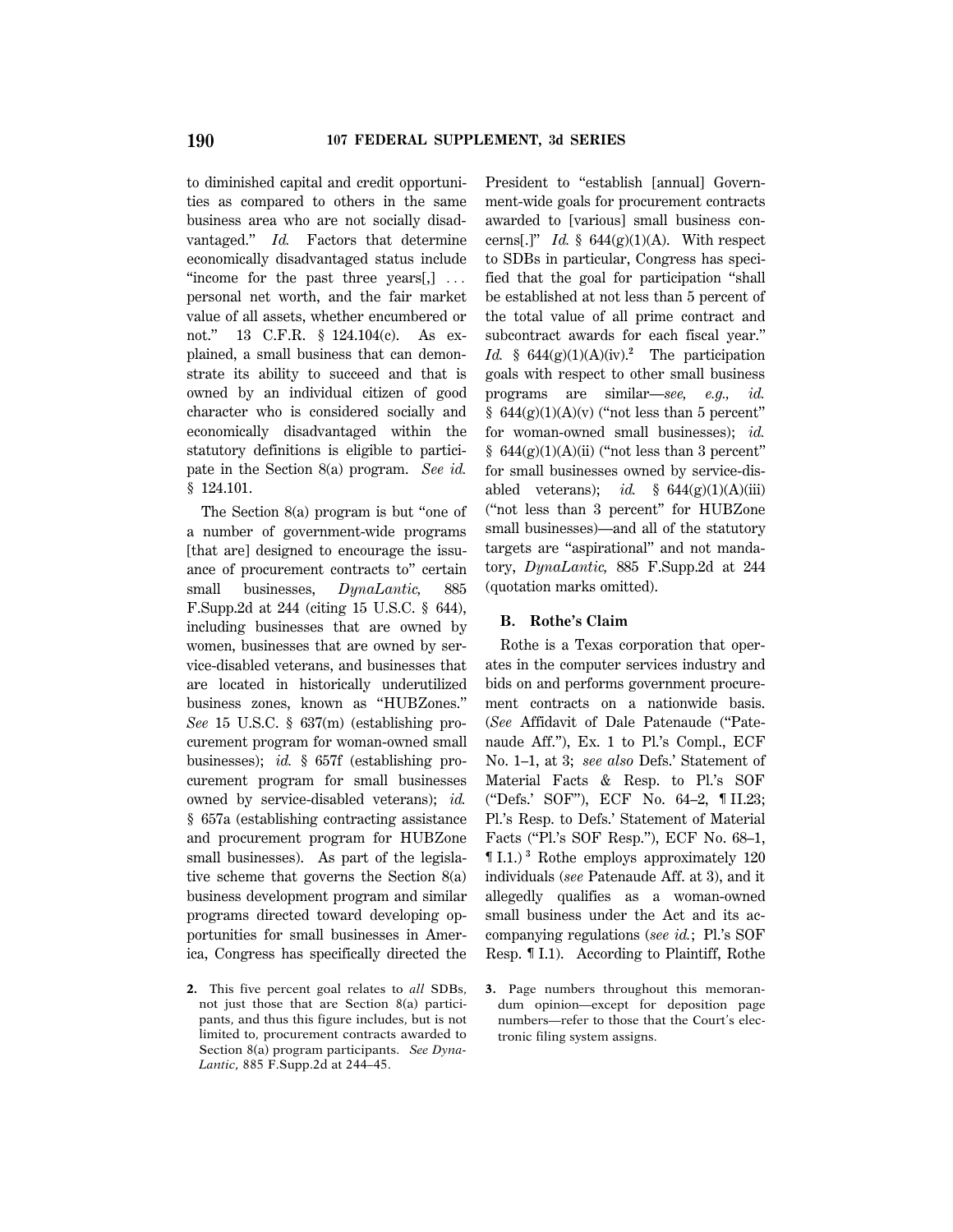derives ''[a]pproximately 85–90%'' of its annual gross income from government contracts. (Patenaude Aff. at 4; *see also* Pl.'s Statement of Material Facts ("Pl.'s SOF"), ECF No. 55–1, ¶ 24.) Specifically, Rothe bids on and performs DOD and military contracts that, for the most part, fit into one of the following five North American Industry Classification System (''NAICS'') codes: Custom Computer Programming Services (541511); Computer Systems Design Services (541512); Computer Facilities Management Services (541513); Other Computer Related Services (541519); and Facilities Support Services (561210). (Patenaude Aff. at 3–4.) **<sup>4</sup>** Rothe does not participate in the Section 8(a) program and does not allege that it has ever applied to the program or otherwise sought certification as an SDB. (*See* Patenaude Aff. at 2; Pl.'s SOF ¶ 18; *see also* Defs.' SOF ¶ II.18.)

Rothe filed the instant action against the DOD and the Small Business Administration on May 9, 2012. (*See* Compl.) The gravamen of Rothe's complaint is that the Section 8(a) program ''prevents Rothe from bidding on [DOD] contracts'' on the basis of race in violation of Rothe's rights under the equal protection component of the Due Process Clause of the Fifth Amendment (*id.* ¶ 2), and that the program is an unconstitutional delegation of authority to the Small Business Administration ''to make or enact racial classifications''

**4.** The NAICS code system ''is the standard used by Federal statistical agencies in classifying business establishments for the purpose of collecting, analyzing, and publishing statistical data related to the U.S. business economy.'' U.S. Census Bureau, *North American Industry Classification System: Introduction to NAICS,* http://www.census.gov/eos/www/ naics/index.html (last visited June 5, 2015). It is a ''2–through 6–digit hierarchical classification system,'' meaning that ''[e]ach digit in the code is part of a series of progressively narrower categories, and the more digits in the code signify greater classification detail.'' (*id.* ¶ 30). Accordingly, Rothe seeks (1) a declaratory judgment that the definition of ''socially disadvantaged individuals'' as set forth in the statutes pertaining to the Section 8(a) program is unconstitutional on its face (*see id.* ¶¶ 52–54); (2) a permanent injunction that prevents Defendants from using the ''socially disadvantaged individuals'' definition to exclude Rothe from bidding on contracts reserved for Section 8(a) participants (*see id.*  $\P$   $[$  56–59); and (3) an award of reasonable attorneys' fees, costs, and expenses (*see id.* ¶¶ 61–64).

Notably, as mentioned earlier, the legal claims in Rothe's complaint are nearly identical to the facial constitutional claim in the second amended complaint that was filed in *DynaLantic Corp. v. Department of Defense,* a case that was pending in this district when Rothe's complaint was filed. *See* Second Am. Compl., *DynaLantic v. Dep't of Defense*, 885 F.Supp.2d 237 (D.D.C.2012) (No. 95–cv–2301) (''DynaLantic's Second Am. Compl.''). Given the similarity of the two cases—and also the fact that the *DynaLantic* court considered and reached the merits of the constitutional claim—a brief description of the facts, circumstances, and holding of *DynaLantic* is warranted.

# **C.** *DynaLantic Corp. v. Department of Defense*

In *DynaLantic,* a small business that bid on and performed contracts and sub-

U.S. Census Bureau, *North American Industry Classification System: Frequently Asked Questions,* http://www.census.gov/eos/www/naics/ faqs/faqs.html (last visited June 5, 2015). In each code, ''[t]he first two digits designate the economic sector, the third digit designates the subsector, the fourth digit designates the industry group, the fifth digit designates the NAICS industry, and the sixth digit designates the national industry.'' *Id.* Some federal agencies use NAICS codes in the course of awarding government contracts to small businesses. *See, e.g.,* 15 U.S.C. § 644(a).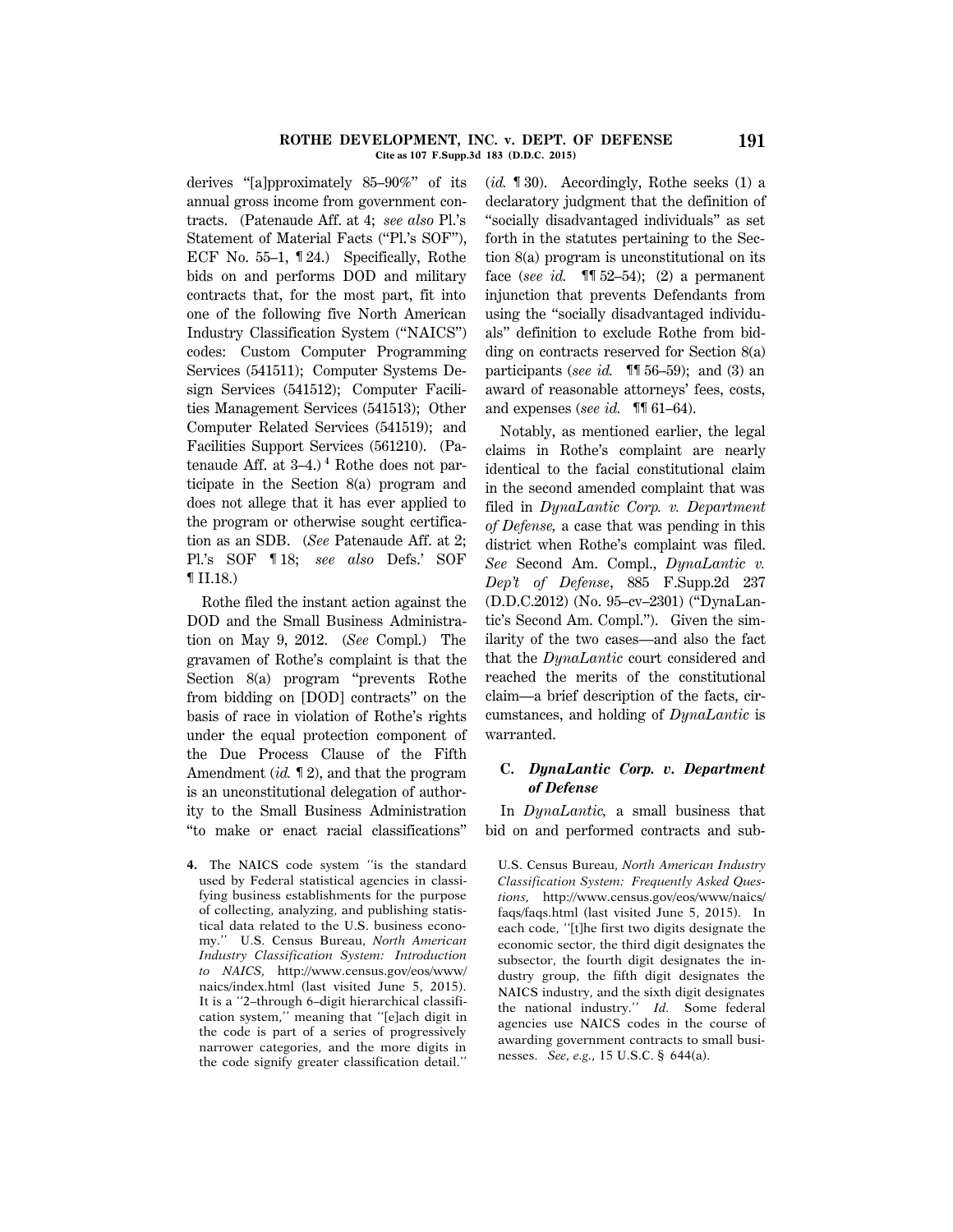contracts in the military simulation and training industry—but that did not participate in the Section 8(a) program and was not an SDB—sued the DOD, the Small Business Administration, and the Department of the Navy alleging, *inter alia,* that the statutory provisions of Section 8(a) limiting certain contract awards to ''small business concerns owned and controlled by 'socially and economically disadvantaged individuals' " were unconstitutional on their face and also as applied to the industry in which the plaintiff operated. Dyna-Lantic's Second Am. Compl. ¶ 9; *see also DynaLantic,* 885 F.Supp.2d at 246–47. Specifically, DynaLantic argued that the challenged provisions prevented it and other small businesses ''from competing for federal procurements ... on the basis of race, thereby 'violat[ing] DynaLantic's rights under  $\dots$  the equal protection component of the Due Process Clause of the Fifth Amendment of the Constitution.'" *DynaLantic,* 885 F.Supp.2d at 247 (second alteration in original) (quoting DynaLantic's Second Am. Compl. ¶ 23). After extensive discovery, briefing, and submissions by amici, the Court (Sullivan, J.) granted summary judgment on the facial constitutional claim in favor of the government, and granted summary judgment on the as-applied claim to DynaLantic. *See id.* at 248–83.

With respect to the applicable legal standards, the Court explained that to prevail on its facial constitutional claim Dyna-Lantic would have to "'establish that no set of circumstances exist[ed] under which the [challenged provisions] would be valid.' '' *Id.* at 249 (quoting *United States v. Salerno,* 481 U.S. 739, 745, 107 S.Ct. 2095, 95 L.Ed.2d 697 (1987)). Moreover, because constitutional validity in a particular circumstance turned on the application of strict scrutiny to the admittedly race-conscious provisions at issue, the government would have to show both the existence of a compelling governmental interest underlying the challenged provisions (supported by a strong basis in evidence that racebased remedial action was required to further such interest) and that the challenged provisions were narrowly tailored to achieve the articulated compelling interest. *See id.* at 250–51.

The Court then engaged in a detailed examination of the challenged statutory provisions, the arguments of the parties and their amici, relevant precedent, and the extensive record evidence, including disparity studies on racial discrimination in federal contracting across various industries. *See id.* at 251–80, 283–91. Ultimately, the Court concluded ''that Congress ha[d] a compelling interest in eliminating the roots of racial discrimination in federal contracting, funded by federal money[,]'' and also that the government ''ha[d] established a strong basis in evidence to support its conclusion that remedial action was necessary to remedy that discrimination'' insofar as it provided ''extensive evidence of discriminatory barriers to minority business formation ... [and] minority business development,'' as well as ''significant evidence that, even when minority businesses are qualified and eligible to perform contracts in both the public and private sectors, they are awarded these contracts far less often than their similarly situated non-minority counterparts.'' *Id.* at 279. The Court also found that DynaLantic had failed ''to present credible, particularized evidence that undermined the government's compelling interest [or that] demonstrated that the government's evidence 'did not support an inference of prior discrimination and thus a remedial purpose.'"  $Id.$  (quoting *Wygant v. Jackson Bd. of Educ.,* 476 U.S. 267, 293, 106 S.Ct. 1842, 90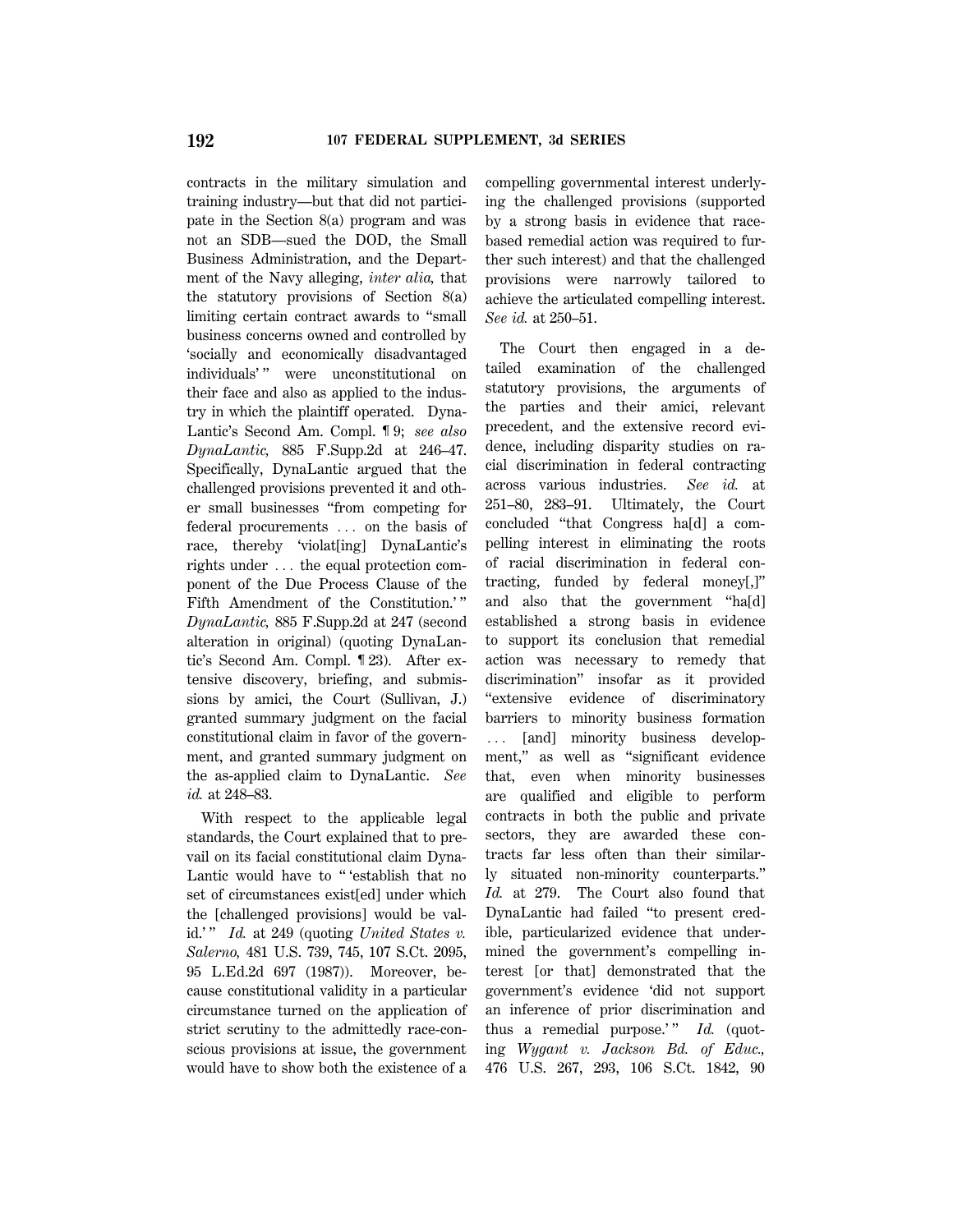L.Ed.2d 260 (1986) (O'Connor, J., concurring)).

With respect to narrow tailoring, the *DynaLantic* court considered several factors, including: "(1) the efficacy of alternative, race-neutral remedies, (2) flexibility, (3) over- or under-inclusiveness of the program, (4) duration, (5) the relationship between numerical goals and the relevant labor market, and (6) the impact of the remedy on third parties.'' *Id.* at 283 (citing *United States v. Paradise,* 480 U.S. 149, 171, 107 S.Ct. 1053, 94 L.Ed.2d 203 (1987) (plurality and concurring opinions)). Upon consideration of all of these factors, *see id.* at 283–91, the Court concluded that ''the Section 8(a) program is narrowly tailored on its face[,]'' *id.* at 291. Consequently, because the government had demonstrated that Section 8(a)'s race-conscious provisions were narrowly tailored to further a compelling state interest, the Court held that strict scrutiny was satisfied in the context of ''the construction industry  $\ldots$  [and] in other industries such as architecture and engineering, and professional services as well[,]'' *id.* at 279–80, and because DynaLantic had thus failed to meet its burden to show that the challenged provisions were unconstitutional in all circumstances, the Court held that Section 8(a) was constitutional on its face and entered summary judgment on the facial constitutional claim in the government's favor, *see id.* at 293.**<sup>5</sup>**

The parties in *DynaLantic* cross-appealed to the United States Court of Appeals

**5.** The Court reached a different conclusion with respect to DynaLantic's as-applied challenge. Specifically, because ''defendants concede[d] that they d[id] not have evidence of discrimination in [the military simulation and training] industry[,]'' the Court concluded that ''the government ha[d] not met its burden to show a compelling interest in remedying discrimination in [that] industry[.]'' *DynaLantic,* 885 F.Supp.2d at 280, 283. for the District of Columbia Circuit in October of 2012. *See* Defs.' Notice of Appeal, *DynaLantic v. Dep't of Defense*, 885 F.Supp.2d 237 (D.D.C.2012) (No. 95–cv– 2301), ECF No. 252; Pl.'s Notice of Cross– Appeal, *DynaLantic v. Dep't of Defense*, 885 F.Supp.2d 237 (D.D.C.2012) (No. 95– cv–2301), ECF No. 254. On January 31, 2014, this Court stayed proceedings in the instant case pending resolution of the *DynaLantic* appeal. (*See* Order, Dec. 23, 2013, ECF No. 43, at 1.) However, on February 11, 2014, the parties in this matter notified this Court that the D.C. Circuit had dismissed *DynaLantic* after the parties in that case reached a settlement and withdrew their appeal. (*See* Joint Notice of Dismissal of *DynaLantic* & Status Report, ECF No. 47, at 1–2.)

### **D. Procedural History**

As noted, Rothe filed its action challenging the facial constitutionality of the Section 8(a) program on May 9, 2012, while the *DynaLantic* case was still pending in the district court—both actions were treated as related cases and assigned to the same district judge. That judge permitted discovery to proceed in the instant matter at the parties' urging (*see* Scheduling Order, Sept. 18, 2012, ECF No. 23, at 2; *see also* Pl.'s Suppl. Resp. to the Court's Minute Orders & Scheduling Recommendations, ECF No. 21, at 4; Defs.' Suppl. Resp. to the Court's Minute Orders & Scheduling Recommendations, ECF No. 22, at 5), and discovery continued even after the *DynaLantic* opinion upholding

Consequently, the Court granted summary judgment in DynaLantic's favor on its asapplied challenge. *See id.* at 282 (''The fact that Section 8(a) is constitutional on its face ... does not give the [government] carte blanche to apply it without reference to the limits of strict scrutiny. Rather, agencies have a responsibility to decide if there has been a history of discrimination in the particular industry at issue[.]'').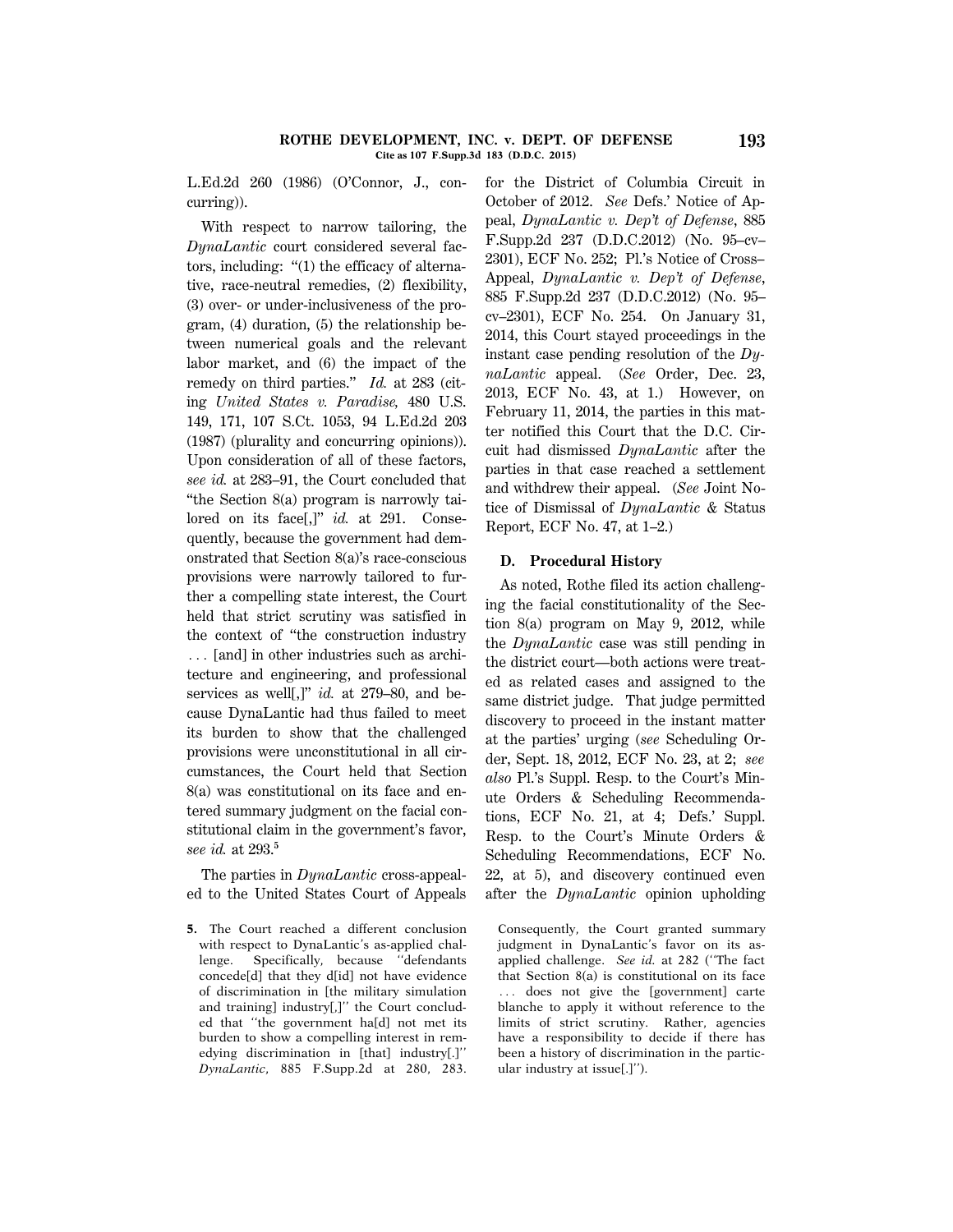the facial constitutionality of the Section 8(a) program issued. The instant action was transferred to the undersigned on April 5, 2013, while discovery was still underway. (*See* Minute Entry, Apr. 5, 2013; *see also* Am. Scheduling Order, ECF No. 24, at 2; Minute Order, Dec. 18, 2012 (extending discovery period); Minute Order, Mar. 25, 2013 (same).)

During the discovery period, the parties prepared and exchanged expert reports regarding evidence of discrimination in government contracting. Defendants retained two experts, who testified, broadly speaking, that socially disadvantaged and minority-owned small businesses are significantly less likely, statistically, to win government contracts than their non-minority and non-SDB counterparts (*see* Report of Defs.' Expert Robert N. Rubinovitz (''Rubinovitz Report''), ECF No. 44–3, at 12; Additional Analysis by Dr. Robert Rubinovitz ("Rubinovitz Suppl. Report"), ECF No. 44–4, at 2), and that minorityowned businesses across the country are substantially underutilized in government contracting—a phenomenon that, according to these experts, cannot be explained by nondiscriminatory factors (*see* Report of Defs.' Expert Jon Wainwright (''Wainwright Report''), ECF No. 46–3, at 27, 97). Plaintiff also engaged two experts, and Plaintiff's experts maintained that Defendants' experts' conclusions were incorrect largely because their data and methods were flawed. (*See, e.g.,* Report of Pl.'s Expert Dale Patenaude (''Patenaude Report''), ECF No. 49–2, at 2; Report of Pl.'s Expert John Charles Sullivan (''Sullivan Report''), ECF No. 49–4, at 11–12, 23–37.)

A series of *Daubert* motions followed: specifically, Rothe filed a single motion to exclude or limit the testimony of Defendants' experts Robert Rubinovitz and Jon Wainwright (*see* Pl.'s Mot. to Exclude or Limit Test. of Defs.' Experts & Mem. in Supp. (''Pl.'s *Daubert* Br.''), ECF No. 45) on the grounds that their testimony is both unreliable and irrelevant to the factual matters at hand. Defendants filed two separate motions to exclude the reports and testimony of Plaintiff's experts Dale Patenaude and John Charles Sullivan. (*See* Defs.' Mot. in Limine to Exclude the Expert Reports & Test. of Pl.'s Expert Dale Patenaude (''Defs.' Patenaude *Daubert* Mot.''), ECF No. 44; Defs.' Mot. in Limine to Exclude the Testimony and Ops. of Pl.'s Expert John Charles Sullivan, Esq. (''Defs.' Sullivan *Daubert* Mot.''), ECF No. 46.) In essence, Defendants contend that Plaintiff's experts are not qualified to testify as experts and that their proffered testimony is unreliable. (*See* Defs.' Mem. in Supp. of Defs.' Patenaude *Daubert* Mot. (''Defs.' Patenaude *Daubert* Br.''), ECF No. 44–1, at 9–19; Defs.' Mem. in Supp. of Defs.' Sullivan *Daubert* Mot. (''Defs.' Sullivan *Daubert* Br.''), ECF No. 46–1, at 9– 20.)

Rothe then filed a motion for summary judgment with respect to its claim that the definition of ''socially disadvantaged individual'' as it appears in the Act and is used in the context of administering the Section 8(a) program is unconstitutional on its face. (*See* Pl.'s Mot. for Summ. J., ECF No. 55.) Rothe's motion argues, first, that Section 8(a)'s definition of socially disadvantaged individuals ''is unconstitutional racial balancing, for which there is no compelling interest, and for which narrow tailoring is impossible''; and second, that the definition violates the nondelegation doctrine insofar as it ''lack[s] any intelligible principle to limit the Executive's discretion in deciding whether racial, ethnic or cultural bias has occurred or even what constitutes a racial, ethnic, or cultural group.'' (Pl.'s Mem. in Supp. of Pl.'s Mot. for Summ. J. ("Pl.'s MSJ Br."), ECF No. 56, at 7.)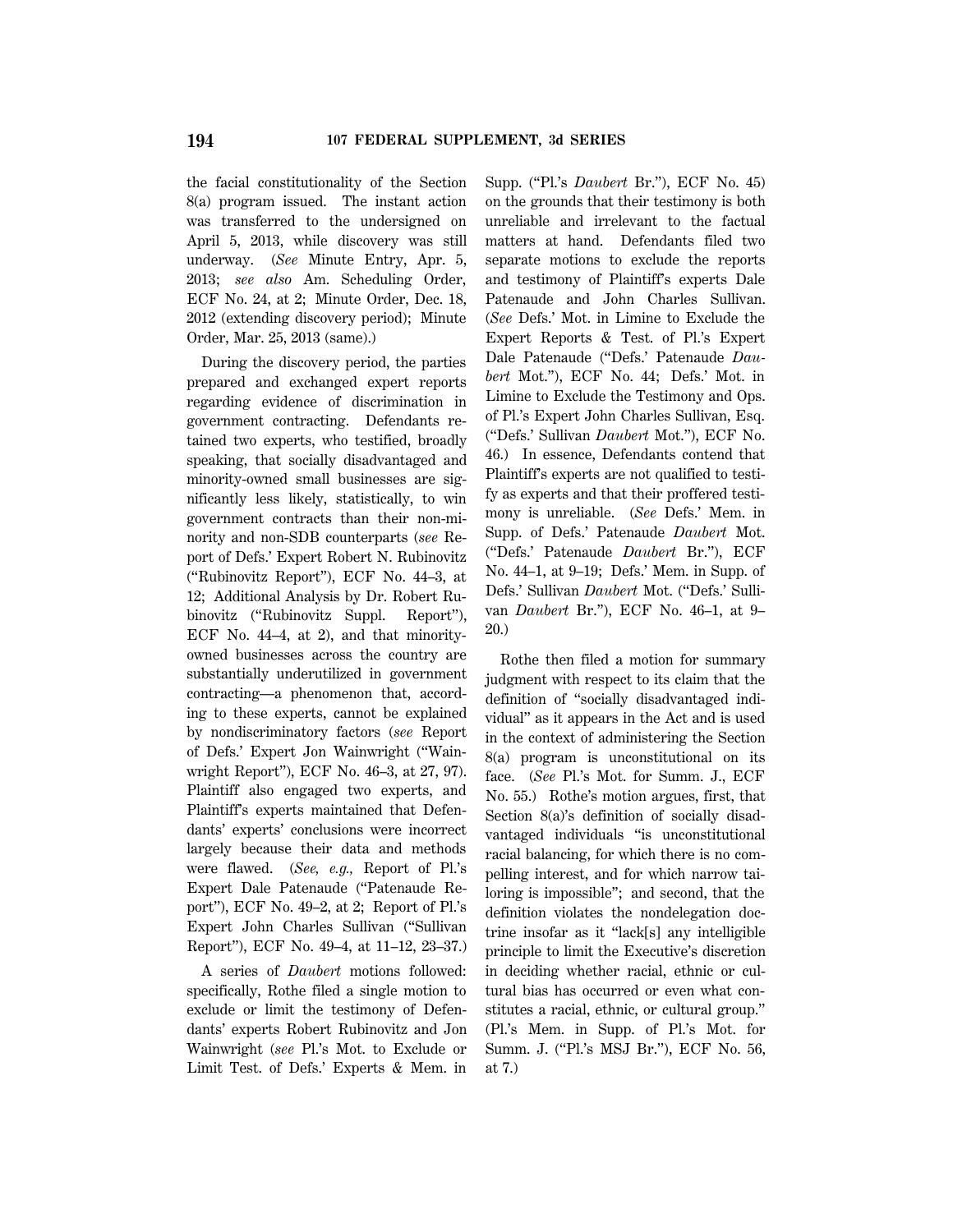#### **ROTHE DEVELOPMENT, INC. v. DEPT. OF DEFENSE 195 Cite as 107 F.Supp.3d 183 (D.D.C. 2015)**

Defendants responded by filing a crossmotion for summary judgment (Defs.' Cross–Mot. for Summ. J., ECF No. 64), in which Defendants maintain that ''Rothe's facial challenge is identical to that brought and rejected in *DynaLantic* ... and fails for the same reasons'' (Defs.' Mem. in Supp. of Defs.' Cross–Mot. for Summ. J. & Resp. to Pl.'s Mot. for Summ. J. (''Defs.' MSJ Br. & Resp.''), ECF No. 64–1, at 13). Specifically, Defendants assert that (1) the government has a compelling ''interest in 'breaking down barriers to minority business development created by discrimination and its lingering effects' '' (*id.* (quoting *DynaLantic,* 885 F.Supp.2d at 251)); (2) there is "a 'strong basis in evidence to support [the government's] conclusion that remedial action was necessary' '' to further that interest (*id.* (quoting *DynaLantic,* 885 F.Supp.2d at 279)); and (3) the statute is narrowly tailored and ''designed to minimize the burden on non-minority firms'' (*id.* at 14 (citing *DynaLantic,* 885 F.Supp.2d at 290)). Defendants also argue that the Section 8(a) program conforms to the nondelegation doctrine because the statute defines ''socially disadvantaged individuals'' and sets forth Congress' relevant findings, and it also articulates the policies underlying the program—all of which serve to guide the Small Business Administration in implementing the program. (*See id.* at 90.)

This Court held a hearing on the parties' *Daubert* and cross summary judgment motions on October 20, 2014.

### **II. DAUBERT MOTIONS**

This Court will address the parties' *Daubert* arguments first, because ''[i]f the Court finds [an expert's] opinions to be clearly unreliable, it may disregard his reports in deciding whether plaintiffs have created a genuine issue of material fact.'' *McReynolds v. Sodexho Marriott Servs.,*

*Inc.,* 349 F.Supp.2d 30, 35 (D.D.C.2004) (citing *Munoz v. Orr,* 200 F.3d 291, 301 (5th Cir.2000)); *see also Lewis v. Booz– Allen & Hamilton, Inc.,* 150 F.Supp.2d 81, 84 (D.D.C.2001) (addressing evidentiary motions first, ''[s]ince a motion for summary judgment requires an examination of the entire record, including all pleadings and all admissible evidence'').

As concerns Defendants' experts, Rothe contends that Rubinovitz's and Wainwright's testimony is irrelevant because it has not been submitted to Congress (*see* Pl.'s *Daubert* Br. at 4), and that it contains both inadmissible legal conclusions—such as whether the strong basis in evidence requirement has been met (*see id.* at 10, 12)—and unreliable opinions regarding statistical facts (*see id.* at 16–17 (arguing that Defendants' experts have analyzed contracting data using fewer than all sixdigits of only some NAICS codes such that not every industry and subsector is captured)). For their part, Defendants contend that neither Patenaude nor Sullivan qualifies as an expert in any field of scientific knowledge that is pertinent to the instant case (*see* Defs.' Patenaude *Daubert* Br. at 9–12; Defs.' Sullivan *Daubert* Br at 9–14), and that Patenaude's and Sullivan's testimony is unreliable because both experts rely on inaccurate data and employ methods in their critiques of Rubinovitz and Wainwright that are speculative and scientifically unproven (*see* Defs.' Patenaude *Daubert* Br. at 12–19; Defs.' Sullivan *Daubert* Br. at 14–20). Defendants further contend that Sullivan's testimony contains impermissible legal opinions, such as whether the disparity studies at issue are legally sufficient to justify the Section 8(a) program. (*See* Defs.' Sullivan *Daubert* Br. at 20.)

For the reasons that follow, this Court finds that Rubinovitz's and Wainwright's expert reports are reliable and potentially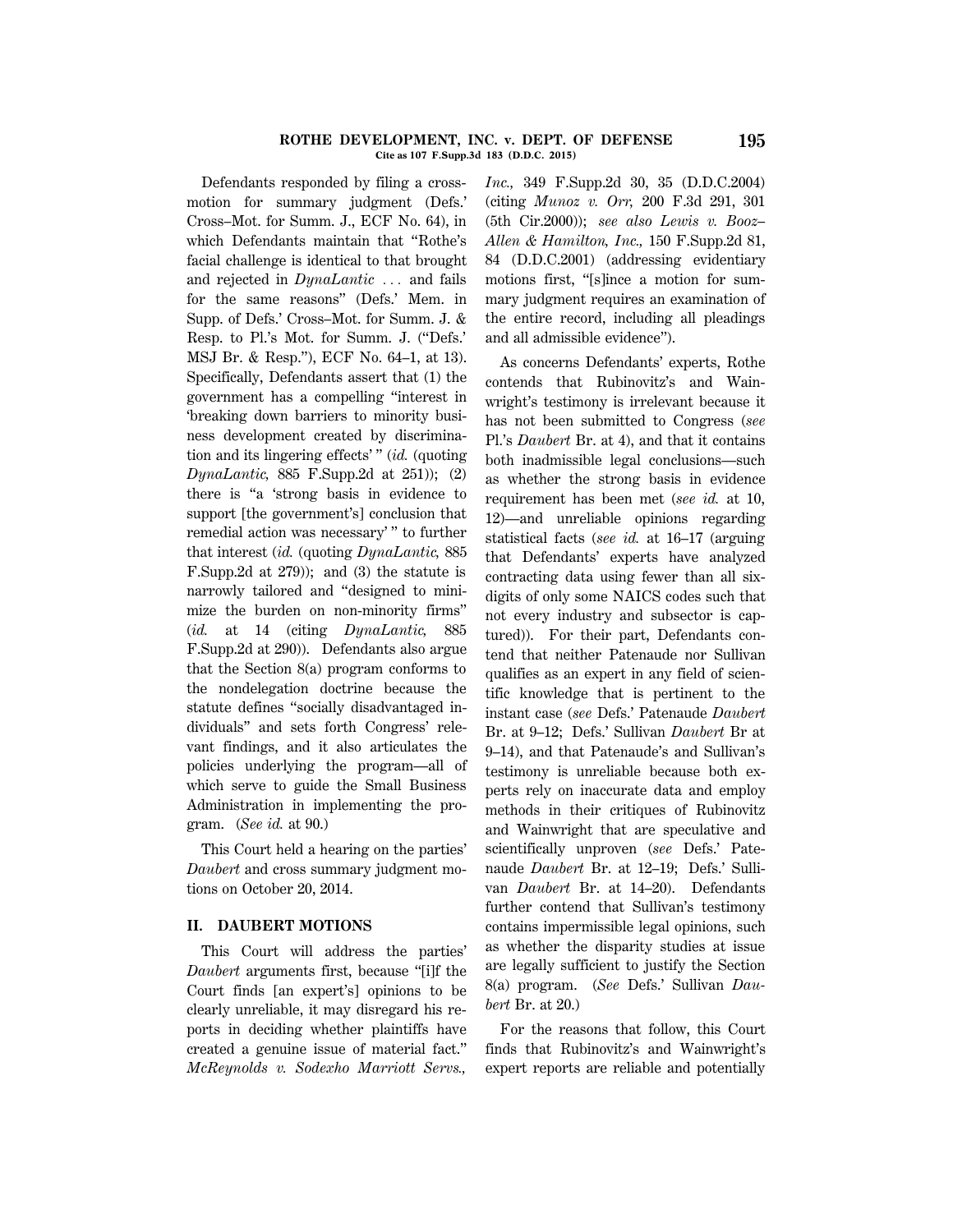helpful to the trier of fact, and thus properly admitted, while Patenaude's and Sullivan's testimony fails to conform with the applicable legal standards related to expert qualifications and reliability, and therefore must be excluded.

# **A. Legal Standard For Admitting Expert Evidence**

**[1]** Federal Rule of Evidence 702 governs the admissibility of expert evidence. It provides that:

A witness who is qualified as an expert by knowledge, skill, experience, training, or education may testify in the form of an opinion or otherwise if:

**(a)** the expert's scientific, technical, or other specialized knowledge will help the trier of fact to understand the evidence or to determine a fact in issue;

**(b)** the testimony is based on sufficient facts or data;

**(c)** the testimony is the product of reliable principles and methods; and **(d)** the expert has reliably applied the principles and methods to the facts of the case.

Fed. R. Evid. 702. Rule 702 ''imposes a special obligation on a trial judge to 'ensure that any and all scientific testimony ... is not only relevant, but reliable.'" *Kumho Tire Co. v. Carmichael,* 526 U.S. 137, 147, 119 S.Ct. 1167, 143 L.Ed.2d 238 (1999) (alteration in original) (quoting *Daubert,* 509 U.S. at 589, 113 S.Ct. 2786). Thus, federal courts have a ''basic gatekeeping obligation'' with respect to expert testimony. *Id.*

**[2, 3]** Rule 702 requires that an expert be qualified to testify on the basis of ''knowledge, skill, experience, training, or education[,]'' and thus encompasses ''not only experts in the strictest sense of the word, e.g., physicians, physicists, and architects, but also the large group sometimes called 'skilled' witnesses, such as bankers or landowners testifying to land values.'' Fed. R. Evid. 702 advisory committee's note (1972) (internal quotation marks and citation omitted). While ''a person who holds a graduate degree typically qualifies as an expert in his or her field[,]'' *Khairkhwa v. Obama,* 793 F.Supp.2d 1, 11 (D.D.C.2011), such formal education is not required and ''an expert may still be qualified on the basis of his or her practical experience or training[,]'' *Robinson v. District of Columbia,* No. 09– cv–2294, 75 F.Supp.3d 190, 197, 2014 WL 6778330, at \*4 (D.D.C. Dec. 2, 2014). However, "[i]f the witness is relying solely or primarily on experience, then the witness must explain how that experience leads to the conclusion reached, why that experience is a sufficient basis for the opinion, and how that experience is reliably applied to the facts.'' Fed. R. Evid. 702 advisory committee's note (2000). Regardless of the basis on which a witness purports to qualify as an expert, as part of its gatekeeping function the court must assess whether a proposed expert possesses ''a reliable basis in the knowledge and experience of [the relevant] discipline.'' *Daubert,* 509 U.S. at 592, 113 S.Ct. 2786.

**[4, 5]** Once the court is satisfied that the witness is an expert within the meaning of Rule 702, ''[u]nder *Daubert* the district court is required to address two questions, first whether the expert's testimony is based on 'scientific knowledge,' and second, whether the testimony 'will assist the trier of fact to understand or determine a fact in issue.'" Meister v. Med. Eng'g *Corp.,* 267 F.3d 1123, 1126 (D.C.Cir.2001) (quoting *Daubert,* 509 U.S. at 592, 113 S.Ct. 2786). With respect to the first prong, ''the district court's focus is on the methodology or reasoning employed.'' *Ambrosini v. Labarraque,* 101 F.3d 129,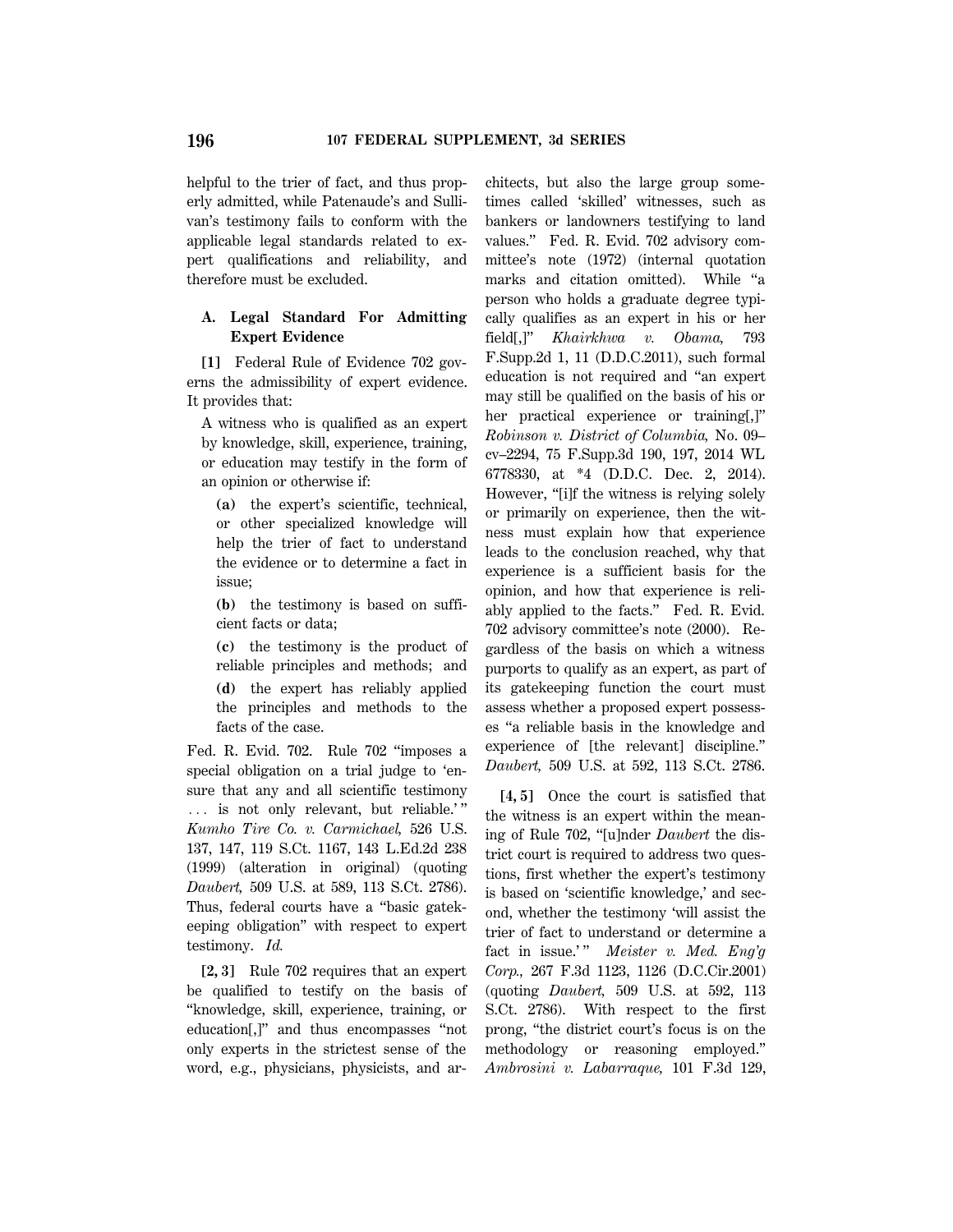133 (D.C.Cir.1996). Specifically, the court must make ''a preliminary assessment of whether the reasoning or methodology underlying the testimony is scientifically valid and of whether that reasoning or methodology properly can be applied to the facts in issue.'' *Daubert,* 509 U.S. at 592– 93, 113 S.Ct. 2786; *see also Ambrosini,* 101 F.3d at 133 ('' 'In short, the requirement that an expert's testimony pertain to ''scientific knowledge'' establishes a standard of evidentiary reliability.'" (quoting *Daubert,* 509 U.S. at 590, 113 S.Ct. 2786)).

**[6]** There are several factors that courts typically consider in making a scientific validity determination: ''(1) whether the theory or technique can be and has been tested; (2) whether the theory or technique has been subjected to peer review and publication; (3) the method's known or potential rate of error; and (4) whether the theory or technique finds general acceptance in the relevant scientific community.'' *Ambrosini,* 101 F.3d at 134 (citing *Daubert,* 509 U.S. at 593–94, 113 S.Ct. 2786.) This ''inquiry is a 'flexible one,' no one factor is dispositive, and the four-factor list is not exhaustive.'' *United States v. Machado–Erazo,* 950 F.Supp.2d 49, 52 (D.D.C.2013) (internal quotation marks and citation omitted). Moreover, whatever factors a court considers, "[t]he trial judge in all cases of proffered expert testimony must find that [the testimony] is properly grounded, well-reasoned, and not speculative before it can be admitted.'' Fed. R. Evid. 702 advisory committee's note (2000).

**[7–9]** The second *Daubert* prong relates to relevance and is fairly straightforward. *See Ambrosini,* 101 F.3d at 134 (citing *Daubert,* 509 U.S. at 593–94, 113

**6.** Regression analysis is a widely accepted statistical tool and a common evidentiary feature in federal courts, particularly in the context of discrimination cases. *See, e.g., Baze*- S.Ct. 2786). ''The district court must determine whether the proffered expert testimony 'is sufficiently tied to the facts of the case that it will aid the [factfinder] in resolving a factual dispute.'" *Id.* (quoting *Daubert,* 509 U.S. at 591, 113 S.Ct. 2786). Where, as here, a party moves to exclude expert testimony, "[t]he party seeking to introduce expert testimony must demonstrate its admissibility by a preponderance of the evidence.'' *Harris v. Koenig,* 815 F.Supp.2d 6, 8 (D.D.C.2011) (citing *Daubert,* 509 U.S. at 592 n. 10, 113 S.Ct. 2786). ''The presumption under the Rules is that expert testimony is admissible once a proponent makes the requisite threshold showing; further disputes go to weight, not admissibility.'' *Machado–Erazo,* 950 F.Supp.2d at 52.

# **B. The Proffered Expert Evidence In The Instant Case**

# 1. *Rubinovitz's Testimony Is Reliable, Relevant, And Admissible*

Robert Rubinovitz holds a Ph.D. in economics from the Massachusetts Institute of Technology and currently serves as the Deputy Chief Economist at the United States Department of Commerce. (*See* Rubinovitz Report at 2.) Using regression analysis, Rubinovitz claims to have isolated the effect of minority ownership on the likelihood of a small business receiving government contracts. (*See id.* at 10–12; *see also* Rubinovitz Suppl. Report at 2.) **<sup>6</sup>** Specifically, Rubinovitz used a ''logit model'' (Rubinovitz Report at 10), to examine government contracting data for fiscal year 2012 that he collected from the General Services Administration's System for Award Management, the Federal Procurement Data System, the Small Business

*more v. Friday,* 478 U.S. 385, 400–01, 106 S.Ct. 3000, 92 L.Ed.2d 315 (1986) (discussing admissibility of regression analyses in Title VII cases).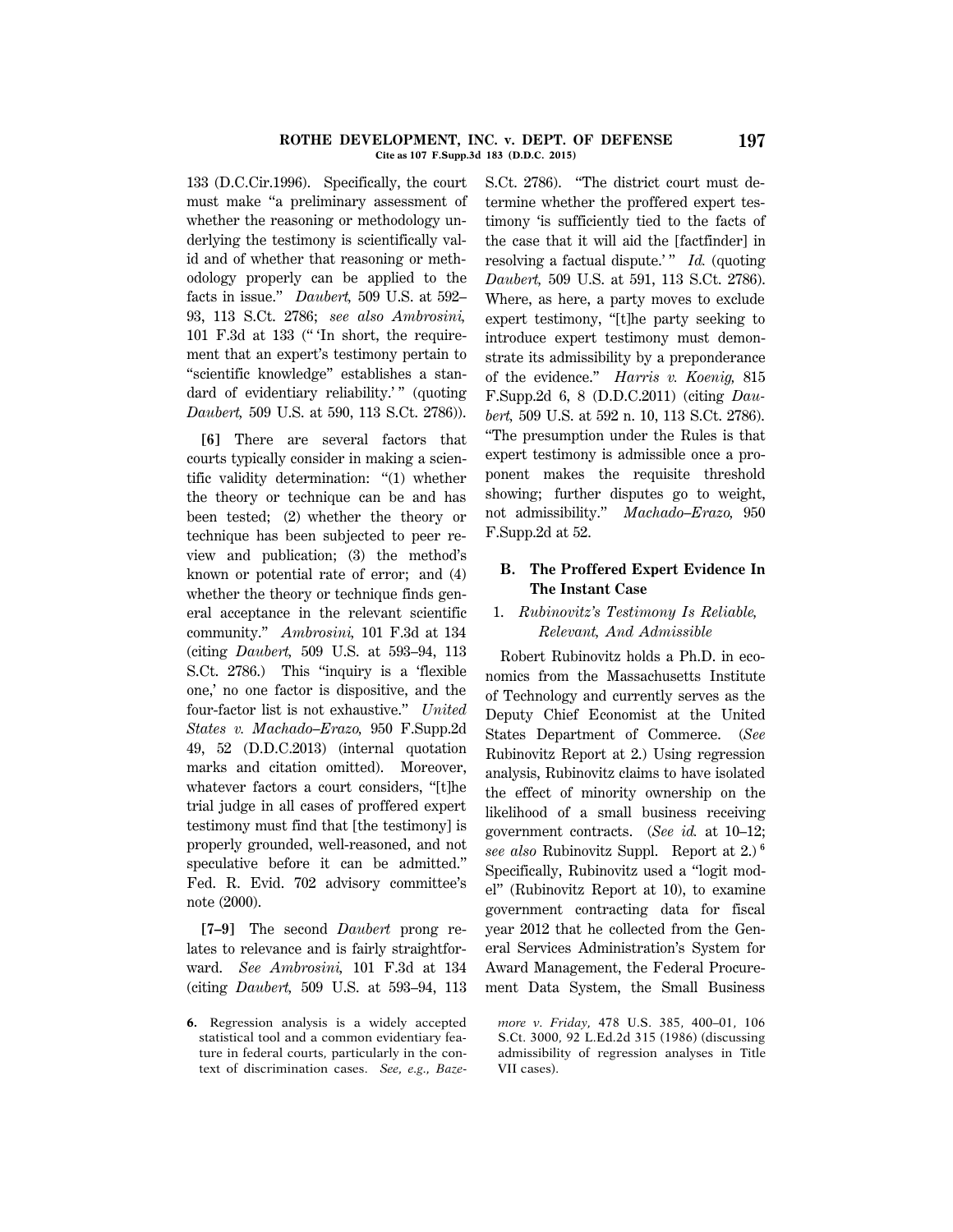Administration, and other public and private sources (*see id.* at 4–9 (discussing sources)), in order to determine ''whether the data show any difference in the odds of contracts being won by minority-owned small businesses, particularly those identified as SDBs and those that are part of the 8(a) program, relative to other small businesses'' (*id.* at 10). Rubinovitz controlled for other variables that could ''influence the odds of whether or not a given firm wins a contract'' (*id.* at 11)—such as business size, age, and level of security clearance (*see id.*)—and concluded that ''the odds of minority-owned small firms and non–8(a) SDB firms winning contracts were lower than small non-minority and non-SDB firms'' (*id.* at 12). In particular, ''the odds of an SDB firm winning a contract is roughly 11 percent lower than other types of small businesses, while small minority-owned firms, regardless of whether they are SDBs or in the  $8(a)$ program, had roughly 30 percent lower odds of winning a contract than other firms.'' (*Id.*) In addition, Rubinovitz found that ''non–8(a) minority-owned SDBs are statistically significantly less likely to win a contract in industries accounting for 94.0% of contract actions, 93.0% of dollars awarded, and in which 92.2% of non–8(a) minority-owned SDBs are registered[,]'' and that ''[t]here is no industry where non–8(a) minority owned SDBs have a statistically significant advantage in terms of winning a contract from the federal government.'' (Rubinovitz Suppl. Report at 2.) This Court has considered Rothe's objections to Rubinovitz's testimony, and concludes that the testimony is fully admissible under Rule 702.

**[10]** First of all, Rubinovitz's qualifications to testify as an expert are undisputed (*see* Hr'g Tr. at 17:18–18:1 (Plaintiff's counsel conceding that Defendants' experts are qualified)), and this Court finds that Rubinovitz is, indeed, qualified ''by knowledge, skill, experience, training, [and] education[,]" Fed. R. Evid. 702. As for the reliability of Rubinovitz's testimony, this Court rejects Rothe's contention that Rubinovitz's expert opinion is based on insufficient data, *i.e.,* that his analysis of data related to a subset of the relevant industry codes is too narrow to support his scientific conclusions. (*See, e.g.,* Pl.'s *Daubert* Br. at 16–17.) It is well established that a court may not exclude an expert's otherwise reliable and relevant testimony simply because, without more, the testimony is insufficient to prove a proponent's *entire* case. *See, e.g., McReynolds,* 349 F.Supp.2d at 35 ("The question before [the Court] is not whether the reports proffered by plaintiffs prove the entire case; it is whether they were prepared in a reliable and statistically sound way, such that they contained relevant evidence that a trier of fact would have been entitled to consider.' '' (second alteration in original) (quoting *Adams v. Ameritech Servs., Inc.,* 231 F.3d 414, 425 (7th Cir.2000))).

Moreover, Rubinovitz specifically addresses Rothe's critique about his data set, explaining that, from a mathematical perspective, excluding certain NAICS codes and analyzing data at the three-digit level actually *increases* the reliability of his results. For example, because "NAICS is a hierarchical classification system'' and ''industry classifications become more narrowly defined—and more sparsely populated'' as ''more digits are added to the code,'' Rubinovitz explains that he opted to ''use codes at the three-digit level as a compromise[,] balancing the need to have sufficient data in each industry grouping and the recognition that many firms can switch production within the broader three-digit category.'' (Rubinovitz Report at 5.) Rubinovitz also excluded ''[c]ertain NAICS industry groups'' from his regression analyses ''because of incomplete data, irrele-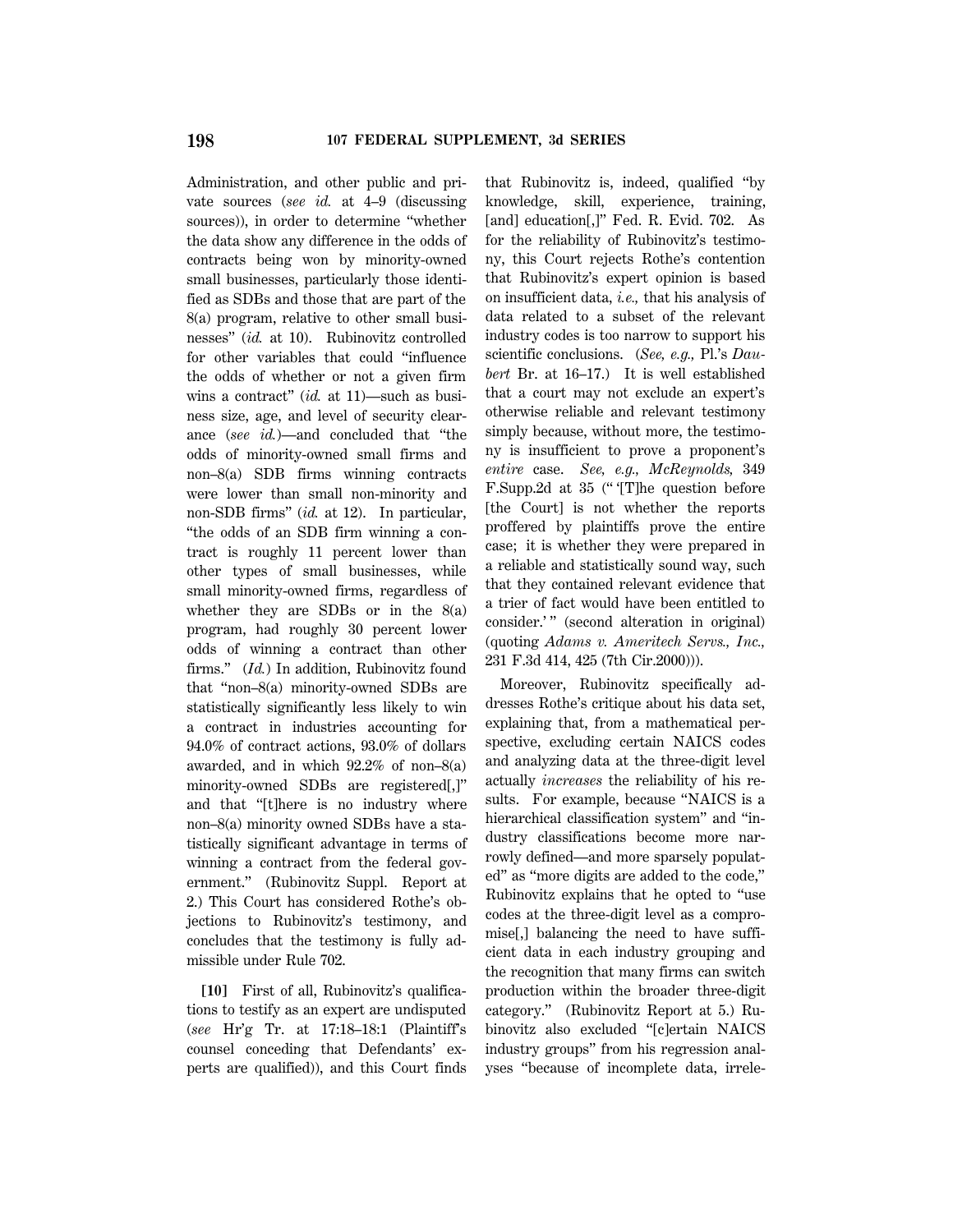#### **ROTHE DEVELOPMENT, INC. v. DEPT. OF DEFENSE 199 Cite as 107 F.Supp.3d 183 (D.D.C. 2015)**

vance, or because data issues in a given NAICS group prevented the regression model from producing reliable estimates[.]'' (*Id.* at 7; *see also id.* at 8 (listing NAICS codes not included in analyses).) This Court finds that Rubinovitz's reasoning with respect to the exclusions and assumptions he makes in the analysis are fully explained and scientifically sound; thus, his exclusions are not a valid basis for concluding that his expert testimony is unreliable. *Cf. Daubert,* 509 U.S. at 590, 113 S.Ct. 2786 (''Proposed testimony must be supported by appropriate validation *i.e.,* 'good grounds,' based on what is known.'').

Rothe also contends that, even if Rubinovitz's testimony is reliable, it should be deemed irrelevant to this Court's assessment of Section 8(a)'s constitutionality because it is *new* evidence, in the sense that Rubinovitz's testimony was not before Congress at the time it enacted or reauthorized Section 8(a). (*See* Pl.'s *Daubert* Br. at 4 (''The law is now very clear that post-reauthorization evidence is precluded and that experts are neither required for, nor relevant to, the required causal relationships between the alleged data before Congress and the statutory racial classification that Congress enacted.'' (citing *Rothe Dev. Corp. v. Dep't of Defense,* 545 F.3d 1023, 1031, 1040–41 (Fed.Cir.2008))).) The issue of the relevance of post-enactment evidence is one that has been raised repeatedly in the context of constitutional challenges to federal statutes, *see, e.g., Adarand Constructors, Inc. v. Slater,* 228 F.3d 1147, 1166 (10th Cir.2000); *Eng'g Contractors Ass'n of S. Fla., Inc. v. Metro. Dade Cnty.,* 122 F.3d 895, 911–12 (11th

**7.** The Supreme Court's opinion in *Shelby County v. Holder, -- U.S. -- 133 S.Ct.* 2612, 186 L.Ed.2d 651 (2013), which struck down the Voting Rights Act's formula for selecting jurisdictions subject to preclearance procedures, is not to the contrary. In *Shelby* Cir.1997); *Contractors Ass'n of E. Pa., Inc. v. City of Philadelphia,* 6 F.3d 990, 1003–04 (3d Cir.1993), and ''nearly every circuit to consider this question has held that reviewing courts'' need *not* limit themselves to the particular evidence that Congress relied upon when it enacted the statute at issue, *DynaLantic,* 885 F.Supp.2d at 257. Thus, although *Rothe* is correct to point out that, where Congress ''makes [a] racial distinction [it] must have had a strong basis in evidence to conclude that remedial action was necessary *before* it embarks on an affirmative action program[,]'' *Shaw v. Hunt,* 517 U.S. 899, 910, 116 S.Ct. 1894, 135 L.Ed.2d 207 (1996) (emphasis in original) (internal quotation marks and citation omitted); (see also Pl.'s MSJ Br. at 15), this statement of the Supreme Court does not mean that postenactment evidence is irrelevant to constitutional review; indeed, as the DynaLantic court concluded, ''[p]ost-enactment evidence is particularly relevant when, as here, the statute is over thirty years old and the evidence used to justify Section 8(a) is stale for purposes of determining a compelling interest in the present[,]'' *DynaLantic,* 885 F.Supp.2d at 258. This Court agrees, and it too concludes that Rothe's post-enactment relevance argument is rendered even less persuasive given the fact that the Act requires the Small Business Administration to ''report annually to Congress on the status of small disadvantaged businesses generally and the Section 8(a) program in particular[,]" and ''thus, the statute itself contemplates that Congress will review the 8(a) program on a continuing basis.'' *Id.***<sup>7</sup>**

*County,* the Supreme Court found that Congress reverse-engineered the formula to cover particular jurisdictions rather than base the formula on compiled record evidence, *Shelby County,* 133 S.Ct. at 2629, and the Court did not even *discuss,* much less rule upon, the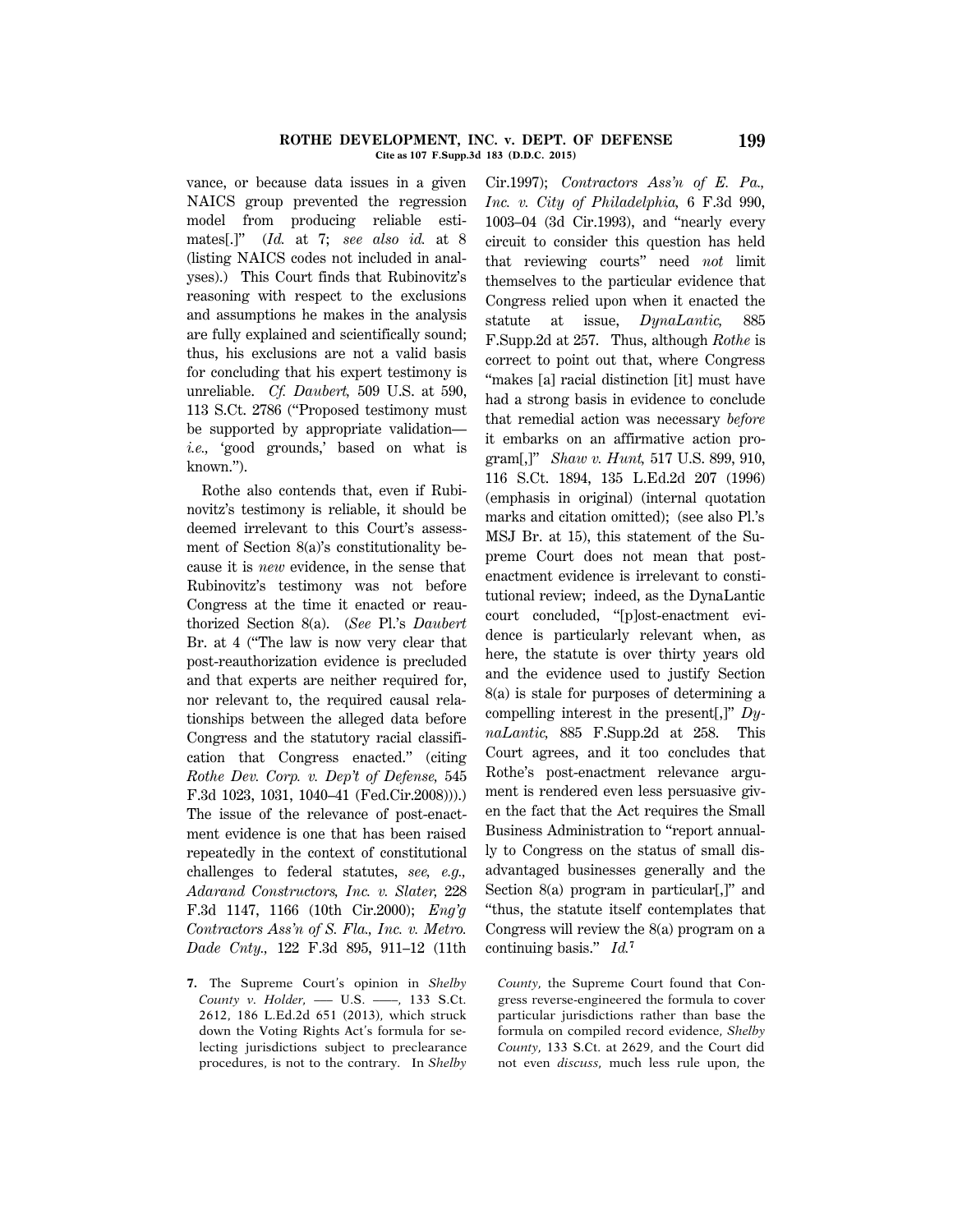**[11]** This Court also disagrees with Rothe's assertion that Rubinovitz's testimony should be excluded as irrelevant because it contains an inadmissible legal conclusion. (*See* Pl.'s *Daubert* Br. at 12.) Rothe points to an excerpt from Rubinovitz's deposition where Rubinovitz was asked if the results of his analyses are ''consistent with a finding that SDBs face discrimination'' (*id.* (citation omitted)), and Rubinovitz answered in the affirmative— ''[i]t would be consistent with that finding, yes'' (*id.* (citation omitted)). Rothe insists that such testimony ''cannot properly assist the trier of fact'' in understanding the evidence or determining facts in issue and thus is not relevant under *Daubert*. (*Id.* at 2); *see also Burkhart v. Wash. Metro. Area Transit Auth.,* 112 F.3d 1207, 1212 (D.C.Cir.1997). But it is clear beyond cavil that an expert may give ''his 'opinion as to facts that, if found, would support a conclusion that the legal standard at issue was satisfied[.]' '' *Kapche v. Holder,* 677 F.3d 454, 464 (D.C.Cir.2012) (quoting *Burkhart,* 112 F.3d at 1212–13). And Rothe has not demonstrated that Rubinovitz did anything more than that here. That is, Rubinovitz was not asked directly to state his opinion on the legal issue—*i.e.,* whether SDBs face discrimination sufficient to justify race-based remedial action—but instead, the carefully-worded question asked Rubinovitz to opine as to whether *the results of his analysis* were ''consistent'' (or, presumably, inconsistent) with the presence of discrimination. (Pl.'s *Daubert* Br. at 12 (citation omitted).) In the absence of any binding precedents that cast doubt on the admissibility of Rubinovitz's answer, this Court finds that Rubinovitz's testimony is relevant insofar as it will assist the factfinder in determining whether the data presented shows that the applicable legal standards in this case have been met.

**[12]** In sum, Rubinovitz qualifies as an expert, and his testimony is both reliable and relevant. Therefore, this Court will admit and consider Rubinovitz's expert testimony when evaluating the parties' cross-motions for summary judgment.

# 2. *Wainwright's Testimony Is Reliable, Relevant, And Admissible*

Defendants' second expert witness, Jon Wainwright, is a senior vice president at NERA Economic Consulting and holds a Ph.D. in economics from the University of Texas at Austin. (*See* Wainwright Report at 7.) Wainwright represents that he has ''served as the project director and principal investigator for more than 30 studies of business discrimination'' (*id.*), and he has also testified before Congress regarding business discrimination on several occasions (*see id.* at 8). Wainwright's report in the instant case primarily concerns disparity studies, which are studies designed to measure the availability and utilization of minority-owned businesses (''MBEs'') in government contracting. (*See id.* at 13 (''A disparity analysis of public spending is simply a comparison of MBE utilization to MBE availability in various categories of contracting relevant to a given agency.'').) Wainwright reviewed the results of 107 studies conducted since the year 2000, all but 32 of which were submitted to Congress. (*See id.* at 16.) Specifically, Wainwright examined the disparity indexes for these studies, which he calculated ''by dividing the respective MBE utilization percentage by its associated MBE availability

issue of the admissibility of post-enactment evidence. Consequently, Rothe's reliance on *Shelby County* in this context is misplaced. (*See, e.g.,* Pl.'s MSJ Br. at 16 (''The *Shelby*

*County* case reversed and clearly rejected the approval of post-enactment evidence by the D.C. Circuit Court of Appeals.'').)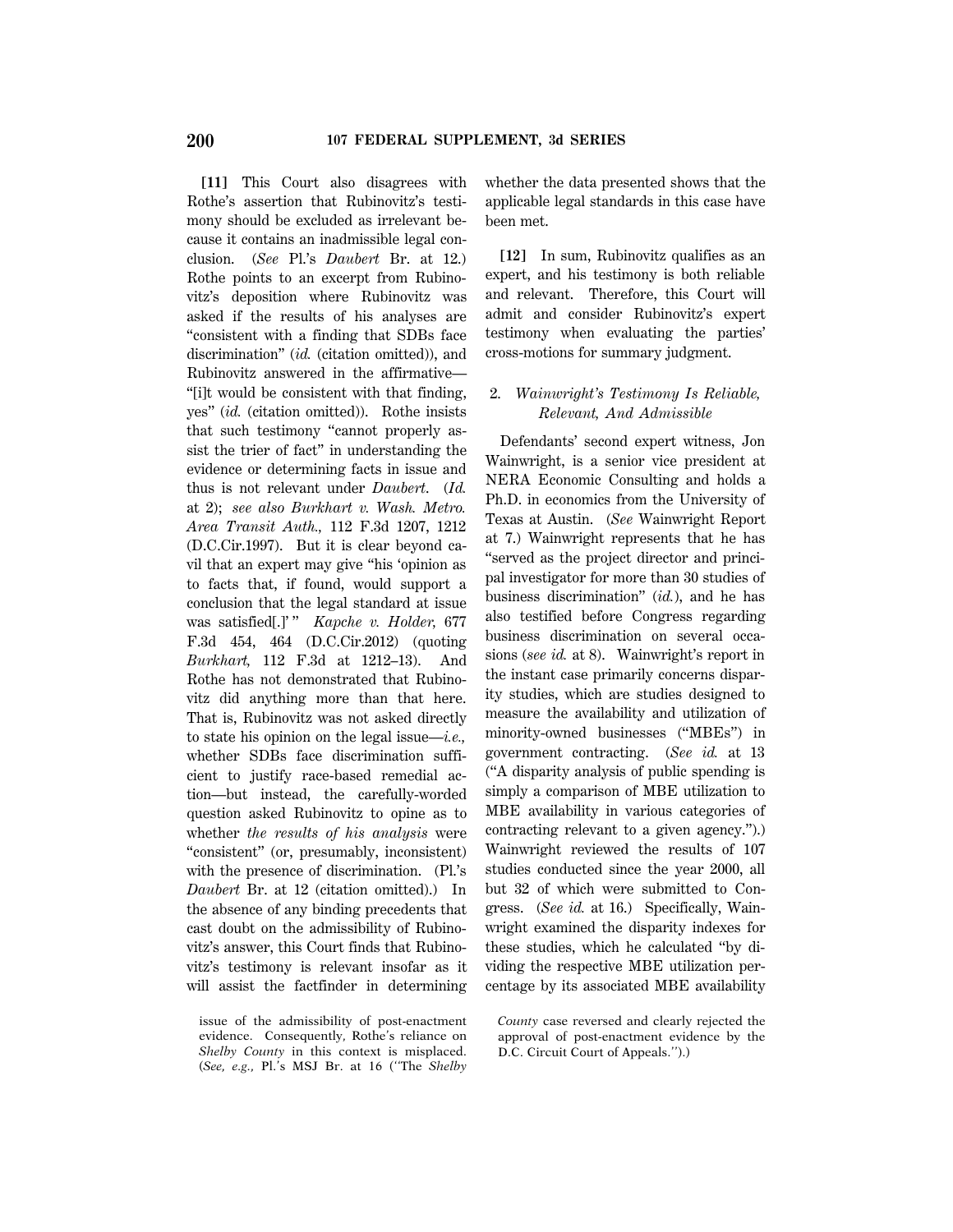#### **ROTHE DEVELOPMENT, INC. v. DEPT. OF DEFENSE 201 Cite as 107 F.Supp.3d 183 (D.D.C. 2015)**

percentage, and multiplying the result by 100.'' (*Id.* at 28.) In his expert report, Wainwright explains that ''[a] disparity index of 100 or more indicates that MBEs are being utilized at or above their estimated availability level[,]'' while ''[a] disparity index of less than 100 indicates that MBEs are being utilized below their estimated availability level.'' (*Id.*) Significantly for present purposes, Wainwright states that ''[a] disparity index of 80 or lower is commonly taken as a strong indicator that discrimination is adversely affecting MBEs.'' (*Id.* (citing 29 C.F.R. § 1607.4(d)).) In Wainwright's opinion, the disparity studies he examined share a ''widespread finding of substantial underutilization of MBEs throughout the United States'' across several industries. (*Id.* at 27.)

This Court has considered the proffered expert testimony and the relevant admissibility factors and finds that Wainwright's testimony is admissible. Rothe does not contest that Wainwright is qualified to testify as an expert (*see* Hr'g Tr. at 17:18– 18:1), and Defendants have demonstrated that Wainwright's testimony is both reliable and relevant. In particular, Wainwright's clearly-explained methodology appears to be scientifically valid, and his testimony regarding such a large body of record evidence will assist the factfinder in determining whether the data shows that the applicable legal standards in this case have been satisfied. *See Ambrosini,* 101 F.3d at 134.

Rothe's arguments to the contrary largely mirror the arguments Rothe makes in attacking Rubinovitz's testimony, and are similarly unpersuasive. For instance, Rothe once again contends that post-enactment evidence is inadmissible *per se*. (*See, e.g.,* Pl.'s *Daubert* Br. at 4 (''The reports and thus the testimony—of Defendants' experts were never placed before or considered by Congress, which renders them irrelevant as a matter of United States Constitutional law, and therefore inadmissible under [the] Federal Rules of Evidence[.]'' (citations omitted)).) As explained above, this Court rejects Rothe's argument against post-enactment evidence and adopts instead the *DynaLantic* court's holding that such evidence is not only admissible but also particularly relevant in the circumstances presented here. *See DynaLantic,* 885 F.Supp.2d at 258. Consequently, this Court also rejects Rothe's argument that, to the extent that Wainwright's expert ''report mixes disparity studies that were allegedly before Congress with ones that were not[,]'' Wainwright's testimony is unreliable and inadmissible. (Pl.'s *Daubert* Br. at 15.)

Rothe further maintains that Wainwright's testimony is inadmissible because ''the final paragraph of Mr. Wainwright's report is a legal conclusion.'' (*Id.* at 10; *see also id.* (''The Wainwright report, at best, is ultimately the same legal conclusion the *Dynalantic* court drew[.]'').) In that paragraph, Wainwright concludes that (1) ''the studies submitted to Congress, taken as a whole, provide strong evidence of large, adverse, and often statistically significant disparities between minority participation in business enterprise activity and the availability of those businesses''; (2) ''these disparities are not explained solely, or even largely, by differences in factors other than race and sex that are untainted by discrimination''; and (3) ''these disparities therefore are consistent with the presence [of] discrimination in the business market.'' (Wainwright Report at 97.) Contrary to Rothe's assertion, Wainwright is not testifying that Section 8(a) survives strict scrutiny; instead, he is offering his expert opinion about what, if anything, the studies he examined demonstrate. (*See, e.g., id.* at 7 (explaining that the studies ''contain significant evidence of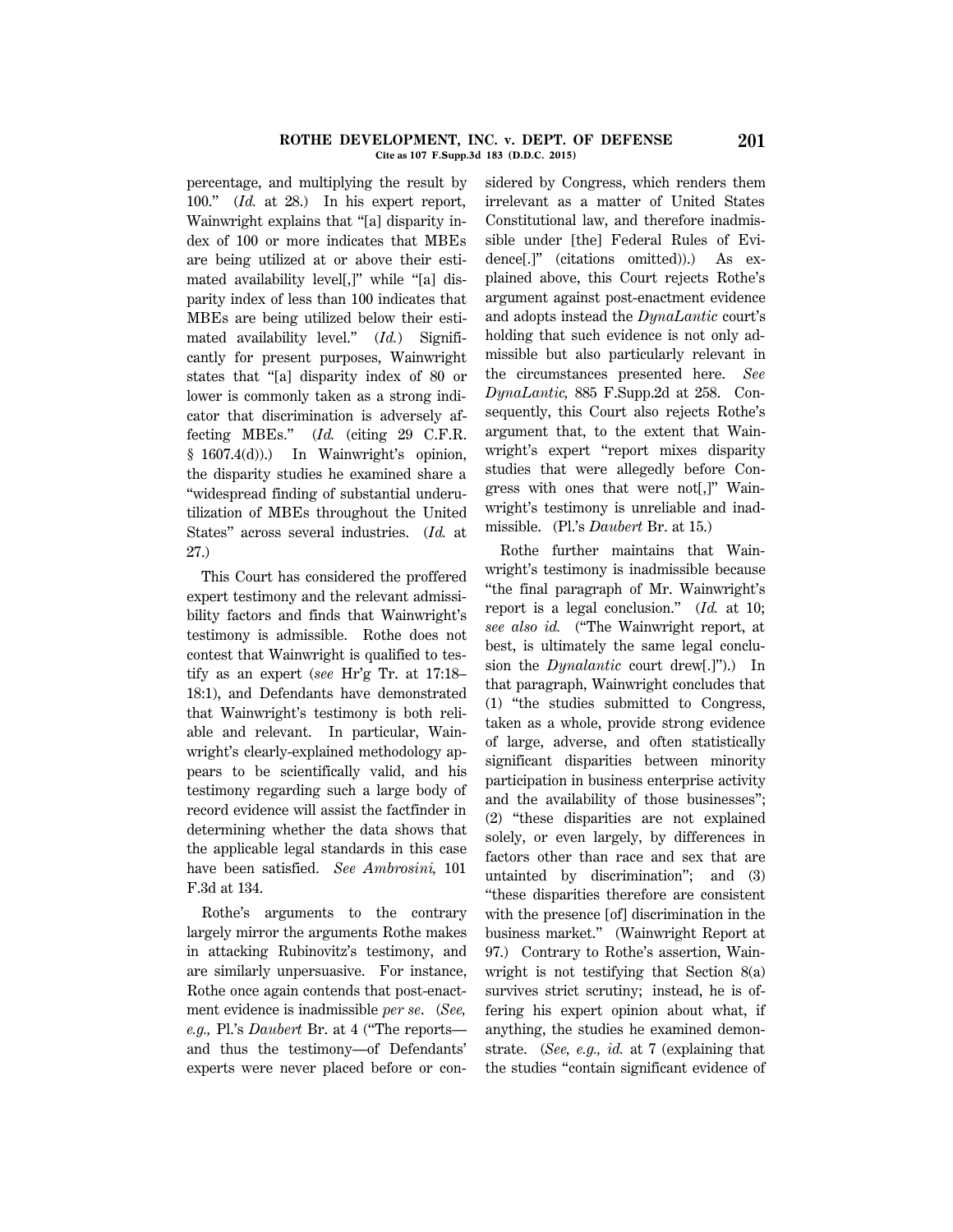large and adverse disparities facing minority business enterprises'' and that such disparities ''are consistent with the presence of discrimination and its lingering effects in the small business contracting environment'').) Even setting aside the fact that the appropriate remedy for an alleged statement of legal opinion is to exclude only that particular portion of testimony, *see, e.g., Halcomb v. Wash. Metro. Area Transit Auth.,* 526 F.Supp.2d 24, 27 (D.D.C.2007) (excluding expert's opinions only ''to the extent that they are phrased in terms of inadequately explored legal criteria or otherwise tell the [trier of fact] what result to reach'' (internal quotation marks and citation omitted)), Wainwright's ''opinion[s] as to facts that, if found, would support a conclusion that the legal standard at issue [has been] satisfied'' may be admitted as expert testimony when all other requirements for admissibility are met, as explained above, *Kapche,* 677 F.3d at 464 (internal quotation marks and citation omitted).

**[13]** Finally, Rothe argues that Wainwright's testimony is unreliable because of alleged flaws in the disparity studies that form the basis of Wainwright's expert report. (*See* Pl.'s *Daubert* Br. at 13–14.) Specifically, Rothe asserts that ''the disparity studies do not all classify the same industries in the same way'' (*id.* at 13), and that ''[n]o collective inference can be drawn when the same industries are placed in different industry groups in different studies'' (*id.* at 14). But even if Rothe's contentions are correct, an attack on the underlying disparity studies does not necessitate the remedy of exclusion; rather, it is clear that "[v]igorous crossexamination, presentation of contrary evidence, and careful instruction on the burden of proof are the traditional and appropriate means of attacking shaky but admissible [scientific] evidence.'' *Daubert,*

509 U.S. at 596, 113 S.Ct. 2786; *see also Boyar v. Korean Air Lines Co.,* 954 F.Supp. 4, 7 (D.D.C.1996) ("[I]t is not proper for the Court to exclude expert testimony merely because the factual bases for an expert's opinion are weak.'' (internal quotation marks and citation omitted)). In its gatekeeping function, this Court must be focused solely on the reliability and relevance of the testimony that an expert witness proffers, and it is up to the factfinder ''to determine whether [an expert's] opinions are suspect because facts upon which he relied were shown to be inaccurate or unproven.'' *SEC v. Johnson,* 525 F.Supp.2d 70, 76 (D.D.C. 2007) (footnote omitted).

**[14]** Accordingly, this Court concludes that Wainwright's expert testimony is admissible evidence, and the Court will consider it when assessing the pending crossmotions for summary judgment.

# 3. *Patenaude Is Not Qualified To Testify As A Rebuttal Expert Here*

Rothe's first expert witness, Dale Patenaude, is the vice president of Rothe and the husband of Rothe's president, Suzanne Patenaude. (*See* Patenaude Report at 2; Patenaude Aff. at 2.) Patenaude holds an undergraduate degree in electrical engineering from the University of Texas at Austin and has worked in government contracting—at Rothe—since 1972. (*See* Patenaude Report at 2.) ''During that time[,]'' Patenaude states, "it has been [his] job, avocation and passion to review and analyze ... data on small and small disadvantaged businesses for the purpose of knowing where contracts were being distributed in order to better understand the bid process for federal government contracts[.]'' (*Id.*) Patenaude also states that he ''operate[s][his] own consulting business that provides this same type of econometric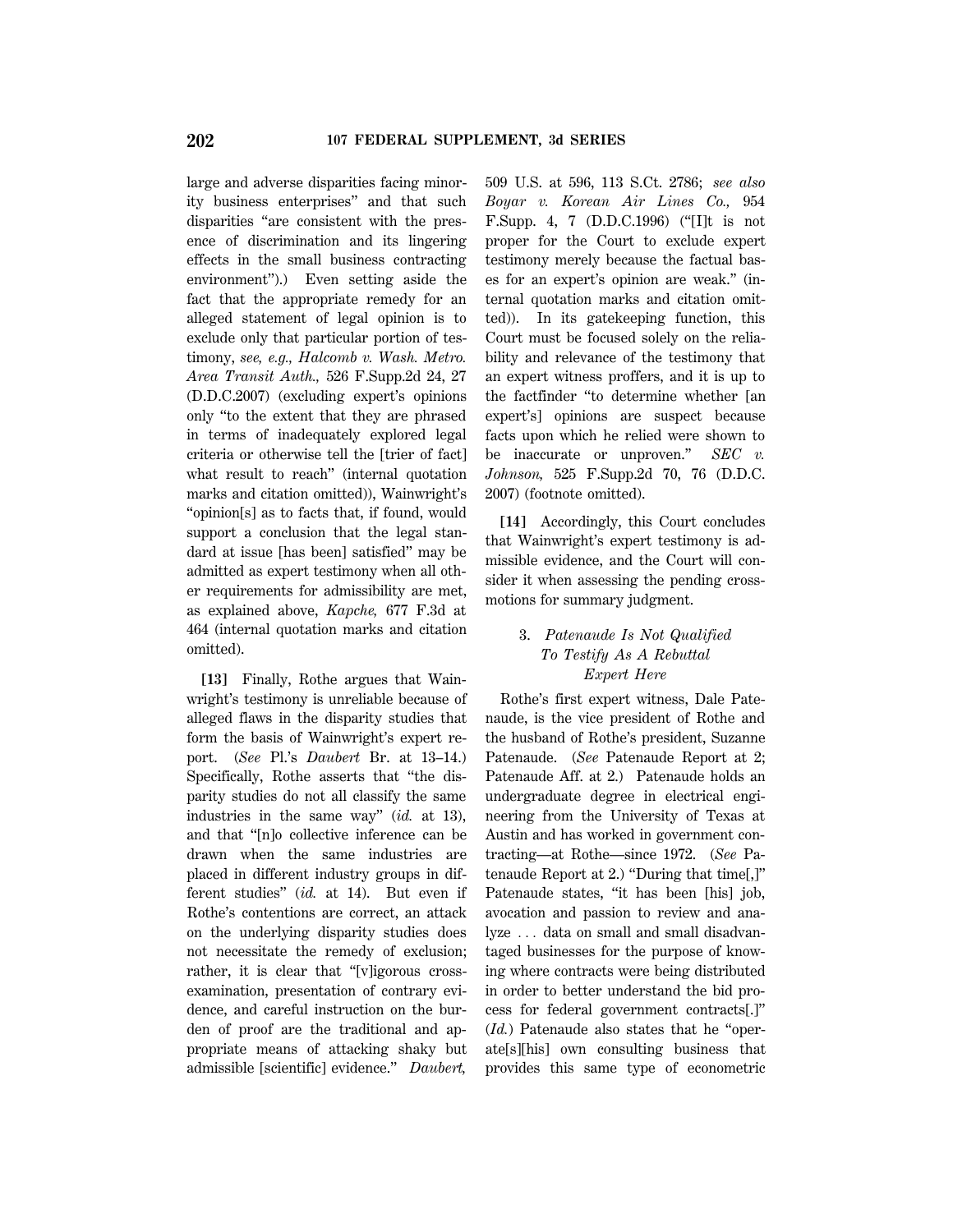#### **ROTHE DEVELOPMENT, INC. v. DEPT. OF DEFENSE 203 Cite as 107 F.Supp.3d 183 (D.D.C. 2015)**

analysis consulting to other businesses to improve their business and bidding efficiencies.'' (*Id.*)

Rothe offers Patenaude's testimony ''as a response to the errors and omissions in the reports served by Defendants[.]'' (Pl.'s Resp. to Defs.' *Daubert* Mots. (''Pl.'s *Daubert* Resp.''), ECF No. 49, at 1.) However, it is undisputed that Patenaude does not have any formal education or training in statistical or econometric analysis (*see* Dep. of Dale Patenaude ("Patenaude Dep.''), ECF No. 44–9, at 34:3–11), and he has never worked with regression models prior to this case (*id.* at 45:12–14). Thus, Patenaude purports to refute Rubinovitz's testimony ''by using basic addition, subtraction, multiplication, and division[.]'' (Pl.'s *Daubert* Resp. at 2.) Moreover, Patenaude's report does not address the statistical significance of any of his calculations. (*See* Patenaude Dep. at 50:3–7 (''I didn't do any statistics that required computation of statistical significance. Mine were 100 percent significant because they weren't statistics.''); *see also id.* at 16:4–6 (conceding that Patenaude ''can't really explain" "how statistical significance is computed'').)

**[15]** Based on Patenaude's own admissions regarding his lack of training, education, knowledge, skill, and experience in any statistical or econometric methodology, Patenaude is plainly unqualified to testify as an expert with respect to Rubinovitz's or Wainwright's reports. *See, e.g., Arias v. DynCorp,* 928 F.Supp.2d 10, 17 (D.D.C.2013) (finding expert was not qualified under Rule 702, notwithstanding expert's ''impressive credentials,'' because ''plaintiffs [did] not demonstrate[ ] how [expert's] academic and professional experiences ma[d]e him qualified to testify'' about the particular factual questions at issue); *Sykes v. Napolitano,* 634 F.Supp.2d 1, 8 (D.D.C.2009) (finding purported expert was not qualified under Rule 702 where expert did ''not offer 'expert' testimony based on his years of experience" but "[i]nstead ... decide[d] credibility on an incomplete written record, offer[ed] conclusions that have no basis in fact revealed from his report, and advocate[d] for the Plaintiff rather than providing expertise to the fact-finder''). It is also apparent that, even if Patenaude did have the required skill and training to testify as an expert, Rothe has not shown that Patenaude's testimony here employs ''the same level of intellectual rigor that characterizes the practice of an expert in the relevant field[,]'' *Kumho Tire Co.,* 526 U.S. at 152, 119 S.Ct. 1167, and thus his testimony is also unreliable. Consequently, Patenaude's expert testimony in the instant case is inadmissible, and this Court will exclude his expert report in its entirety.**<sup>8</sup>**

# 4. *Sullivan's Testimony Is Unreliable And Inadmissible*

Rothe's second expert witness, John Sullivan, holds a J.D. from the University of Maryland Law School and an undergraduate degree in English and writing from Loyola College in Baltimore, Maryland. (*See* Sullivan Report at 50; Dep. of John Charles Sullivan (''Sullivan Dep.''), ECF No. 46–9, at 10:8–21.) Sullivan has published various articles on affirmative action and government contracting (*see* Sullivan Report at 51), has worked on several disparity studies with his colleague George

upon the representations of fact regarding such matters as the scope of Rothe's business that are included in the Patenaude affidavit that Plaintiff submitted in conjunction with its Complaint.

**<sup>8.</sup>** This does not mean, of course, that Patenaude is disqualified from testifying to facts within his personal knowledge and experience, as a lay witness. *See* Fed. R. Evid. 602. Thus, this Court has considered and relied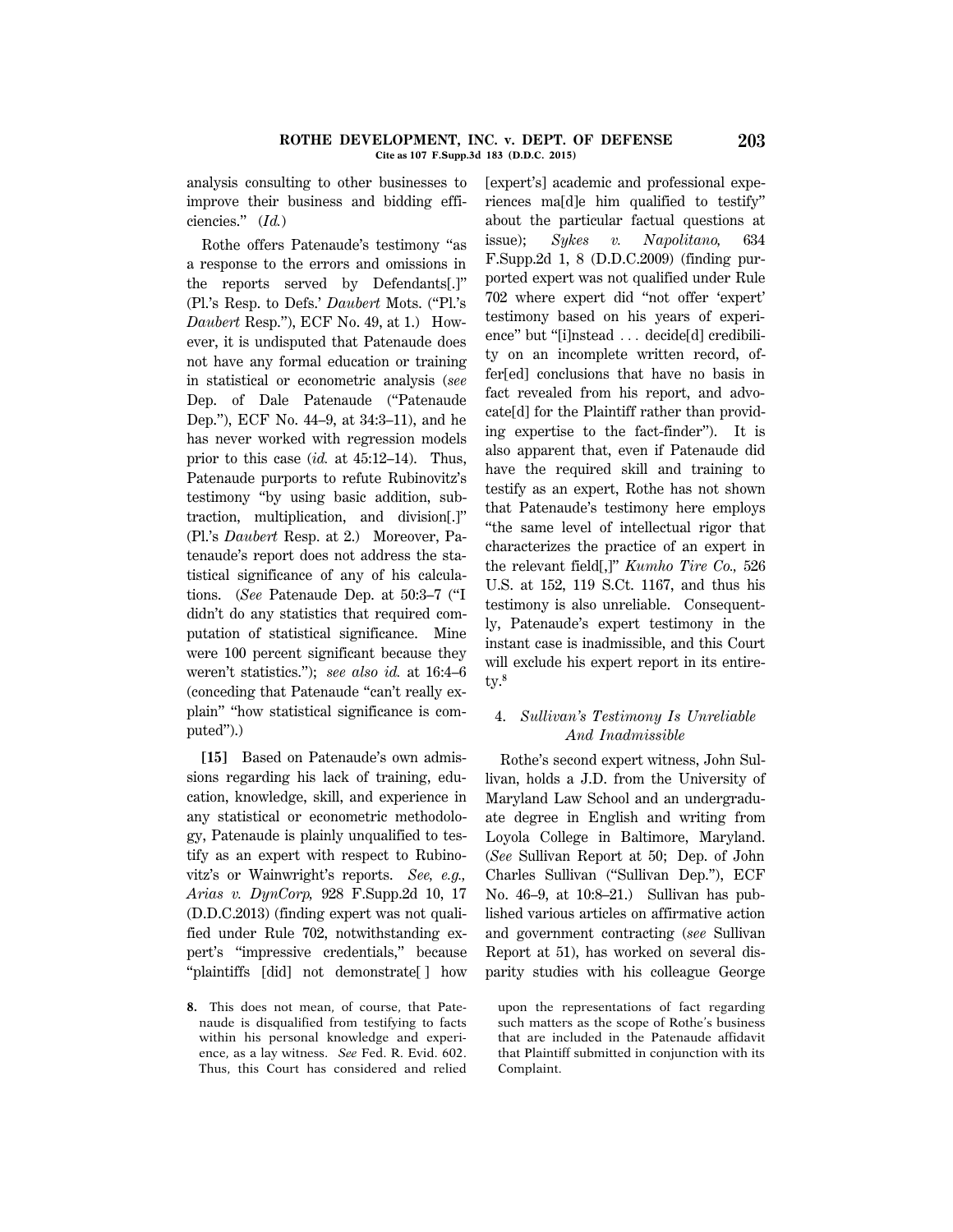LaNoue (*see id.*; *see also* Sullivan Dep. at 15:21–16:1 (explaining that Sullivan and LaNoue "worked in tandem"), and has also testified before Congress regarding a particular disparity study that the Commerce Department conducted in 1998 (*see* Sullivan Report at 53). Sullivan acknowledges that he is neither an economist nor a statistician, and that he does not hold a degree in either field. (*See* Sullivan Dep. at 9:16–10:1.)

In the proffered expert report, Sullivan purports to ''apply [his] extensive experience and research in the field of disparity studies to examine the record offered by the government to support its 8(a) program.'' (Sullivan Report at 5.) Specifically, Sullivan criticizes the vast majority of disparity studies analyzed in Wainwright's report for, *inter alia,* examining state and local—as opposed to federal—contracting (*see id.* at 3), for utilizing census data (*see id.* at 7, 11–13), and for relying on otherwise "stale" information (*id.* at 13). Sullivan also repeats Rothe's arguments against post-enactment evidence and against analyzing NAICS codes at anything less than the 6–digit level. (*See id.* at 6 (''Studies that are not before Congress cannot be used to justify a Congressional program."); *id.* at 4 ("The proper level of analysis should be the precise six digit NAICS level[.]'').) Ultimately, Sullivan concludes that the record in the instant case ''while hefty, is not sufficient. It does not justify the racial preferences of the [Small Business Administration]'s 8(a) program.'' (*Id.* at 48.)

This Court finds that, even assuming that Sullivan is qualified to testify as an expert on disparity studies based on his experience, Rothe has failed to demonstrate by a preponderance of the evidence that Sullivan's testimony is reliable. *See Heller v. District of Columbia,* 952 F.Supp.2d 133, 141 (D.D.C.2013) ('' '[T]he unremarkable observation that an expert may be qualified by experience does not mean that experience, standing alone, is a sufficient foundation rendering reliable any conceivable opinion the expert may express[.]' '' (quoting *United States v. Frazier*, 387 F.3d 1244, 1261 (11th Cir.2004) (emphasis in original))). Sullivan's preferred methodology for conducting disparity studies—including his assertion that the only proper way to determine the availability of minority-owned businesses is to count those contractors and subcontractors that actually perform or bid on contracts (see Sullivan Report at 33)—appears to be well outside of the mainstream in this particular field. (See, e.g., Sullivan Dep. at 94:22–95:9 (Sullivan recalls only one disparity study he has ever encountered that he ''felt was done properly'')); *see also Groobert v. President & Dirs. of Georgetown Coll.*, 219 F.Supp.2d 1, 9 (D.D.C. 2002) (explaining that expert testimony may be "unreliable when an expert chooses to utilize her own unique methodology rather than the proper analysis which is well-known and respected'' (citations omitted)). Moreover, Sullivan acknowledged during his deposition that portions of his report were based either on mistaken assumptions (see Sullivan Dep. at 38:20– 39:13 (retracting certain opinions because Sullivan ''misunderstood'' Wainwright's testimony)) or on speculation (*see id.* at 42:21–43:11 (admitting that he ''did not do any math'' and was ''speculating'' when he concluded that the availability percentages in certain disparity studies were '' 'likely overstated' '')). And Rothe has not shown that Sullivan's critique of Wainwright's testimony is otherwise reliable. *See Romero v. ITW Food Equip. Grp., LLC,* 987 F.Supp.2d 93, 105–06 (D.D.C.2013) (excluding expert testimony based on speculation as unreliable).

Therefore, this Court cannot find that Sullivan's proffered testimony ''is properly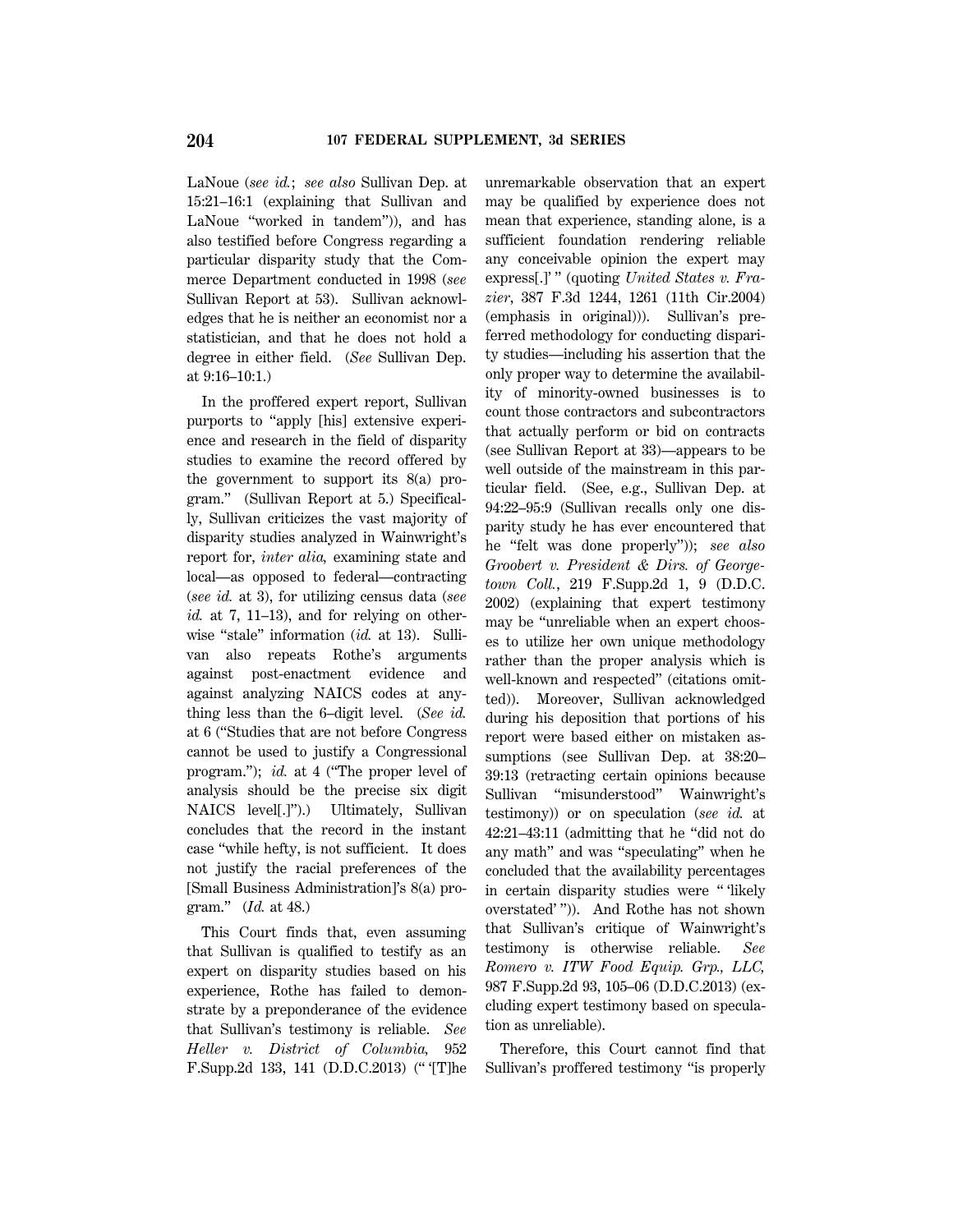#### **ROTHE DEVELOPMENT, INC. v. DEPT. OF DEFENSE 205 Cite as 107 F.Supp.3d 183 (D.D.C. 2015)**

grounded, well-reasoned, and not speculative[.]'' Fed. R. Evid. 702 advisory committee's note (2000); *see also Heller,* 952 F.Supp.2d at 140 (''The trial judge has 'considerable leeway in deciding in a particular case how to go about determining whether particular expert testimony is reliable.'" (quoting *Kumho Tire Co.*, 526 U.S. at 152, 119 S.Ct. 1167)); *Groobert,* 219 F.Supp.2d at 8 (''General acceptance in the community is an important factor in evaluating an expert's methodology and courts particularly emphasize this *Daubert* factor when reliability focuses on experience.'' (citing *Kumho Tire Co.,* 526 U.S. at 158, 119 S.Ct. 1167)); *Ambrosini,* 101 F.3d at 134 ("[T]he *Daubert* analysis ... focuses on the court's 'gatekeeper' role as a check on 'subjective belief' and 'unsupported speculation.'" (quoting *Daubert*, 509 U.S. at 590, 113 S.Ct. 2786)).

**[16]** Consequently, this Court will exclude Sullivan's testimony from its consideration of the parties' cross-motions for summary judgment.

# **III. CROSS–MOTIONS FOR SUM-MARY JUDGMENT**

The plaintiff in *DynaLantic* asserted (as Rothe does here) that the race conscious provisions of Section 8(a) rendered the statute unconstitutional on its face, and the *DynaLantic* court fully and thoroughly analyzed the plaintiff's legal position. *See DynaLantic,* 885 F.Supp.2d at 251–80, 283–91. Although not binding on this Court, *DynaLantic* is persuasive recent precedent from this district, and inasmuch as Rothe seeks to re-litigate the legal issues presented in that case, this Court declines Rothe's invitation to depart from the *DynaLantic* court's conclusion that Section 8(a) is constitutional on its face. This Court also finds that Rothe has failed to show that there is any genuine issue of material fact with respect to whether the Section 8(a) program violates the nondelegation doctrine, as explained below; thus, this Court concludes that Defendants are entitled to summary judgment as a matter of law.

# **A. Applicable Legal Standard For Summary Judgment**

Federal Rule of Civil Procedure 56 makes clear that summary judgment is appropriate only if there is ''no genuine dispute as to any material fact and the movant is entitled to judgment as a matter of law.'' Fed. R. Civ. P. 56(a). The court's role in deciding a summary judgment motion is not to ''determine the truth of the matter, but instead [to] decide only whether there is a genuine issue for trial.'' *Barnett v. PA Consulting Grp., Inc.,* 715 F.3d 354, 358 (D.C.Cir.2013) (internal quotation marks and citation omitted). ''A fact is material if it 'might affect the outcome of the suit under the governing law,' and a dispute about a material fact is genuine 'if the evidence is such that a reasonable jury could return a verdict for the non-moving party.'" *Steele v. Schafer*, 535 F.3d 689, 692 (D.C.Cir.2008) (quoting *Anderson v. Liberty Lobby, Inc.,* 477 U.S. 242, 248, 106 S.Ct. 2505, 91 L.Ed.2d 202 (1986)).

In determining whether there is a genuine dispute about material facts, the court must view the evidence in the light most favorable to the non-moving party and draw all reasonable inferences in that party's favor. *See, e.g., Grosdidier v. Broad. Bd. of Governors, Chairman,* 709 F.3d 19, 23–24 (D.C.Cir.2013); *see also Wiley v. Glassman,* 511 F.3d 151, 155 (D.C.Cir. 2007). The moving party may successfully support its motion by identifying those portions of the record that it believes demonstrate the absence of a genuine dispute of material fact. Fed. R. Civ. P.  $56(c)(1)(A)$ . The non-moving party, for its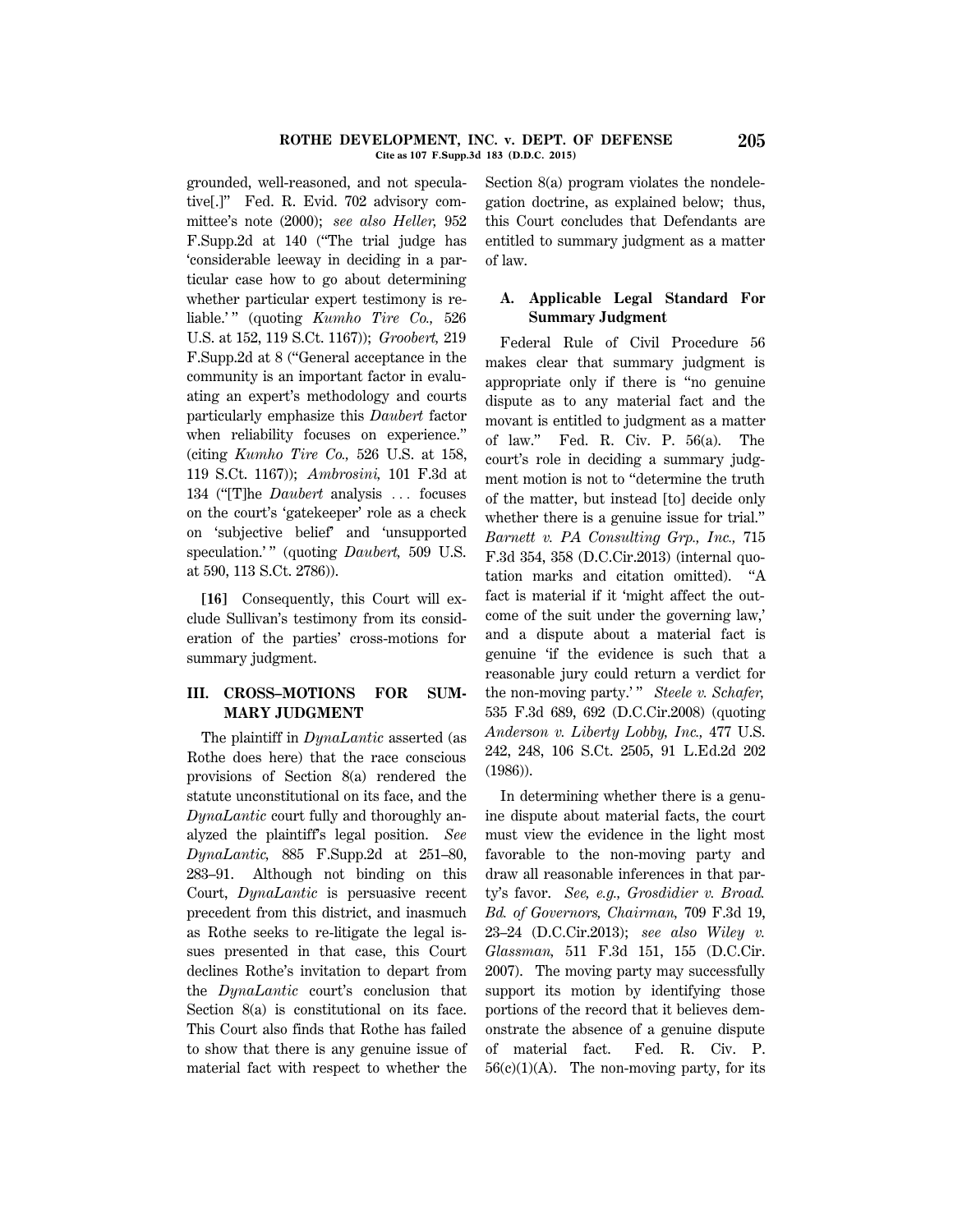part, must show more than ''[t]he mere existence of a scintilla of evidence in support of'' its position; rather, ''there must be evidence on which the jury could reasonably find for the [non-moving party].'' *Anderson,* 477 U.S. at 252, 106 S.Ct. 2505. Further, the non-moving party ''may not rest upon mere allegations or denials of his pleading but must present affirmative evidence showing a genuine issue for trial.'' *Laningham v. U.S. Navy,* 813 F.2d 1236, 1241 (D.C.Cir.1987) (internal quotation marks omitted).

''The rule governing cross-motions for summary judgment ... is that neither party waives the right to a full trial on the merits by filing its own motion; each side concedes that no material facts are at issue only for the purposes of its own motion.'' *Sherwood v. Wash. Post,* 871 F.2d 1144, 1148 n. 4 (D.C.Cir.1989) (alteration in original) (internal quotation marks and citation omitted). ''In assessing each party's motion, all underlying facts and inferences are analyzed in the light most favorable to the non-moving party.'' *Vaughan v. Amtrak,* 892 F.Supp.2d 84, 91–92 (D.D.C.2012) (internal quotation marks and citation omitted).

# **B. The Section 8(a) Program Is Constitutional On Its Face**

The Supreme Court repeatedly has noted that ''[f]acial challenges are disfavored for several reasons[,]'' not the least of which is that such challenges "run contrary to the fundamental principle of judicial restraint that courts should neither anticipate a question of constitutional law in advance of the necessity of deciding it nor formulate a rule of constitutional law broader than is required by the precise facts to which it is to be applied.'' *Wash. State Grange v. Wash. State Republican Party,* 552 U.S. 442, 450, 128 S.Ct. 1184, 170 L.Ed.2d 151 (2008) (internal quotation marks and citation omitted); *see also Gen. Elec. Co. v. Jackson,* 610 F.3d 110, 117 (D.C.Cir.2010) ('' 'A facial challenge to a legislative Act is, of course, the most difficult challenge to mount successfully.'" (quoting *Salerno,* 481 U.S. at 745, 107 S.Ct. 2095)). Accordingly, it is clear that plaintiffs advancing facial constitutional challenges must satisfy certain heightened standards in order to prevail, even though ''the precise standard for facial challenges remains 'a matter of dispute[.]' '' *Gen. Elec. Co.,* 610 F.3d at 117 (quoting *United States v. Stevens,* 559 U.S. 460, 472, 130 S.Ct. 1577, 176 L.Ed.2d 435 (2010)).

The parties in the instant case, like the parties in *DynaLantic,* disagree about which legal standard applies to this particular facial challenge. (*See* Pl.'s MSJ Br. at 11–12; Defs.' MSJ Br. & Resp. at 27–29); *see also DynaLantic,* 885 F.Supp.2d at 249. Specifically, Defendants insist that the Supreme Court's decision in *United States v. Salerno* requires Rothe to show that ''no set of circumstances exists under which [Section 8(a) ] would be valid[,]'' *Salerno,* 481 U.S. at 745, 107 S.Ct. 2095, in order to prevail (*see* Defs.' MSJ Br. & Resp. at 27), while Rothe relies on the Federal Circuit's decision in *Rothe Development Corp. v. Department of Defense,* 545 F.3d at 1032, for the proposition that *Salerno's* so-called ''no-set-of-circumstances'' test is inapplicable here (*see* Pl.'s MSJ Br. at 11–12; *see also* Mountain States Legal Found.'s Br. as Amici Curiae in Supp. of Pl., ECF No. 62, at 12 (arguing that ''this Court is not obligated to follow the 'no-set-of-circumstances' test'' because ''the D.C. Circuit has not truly reexamined [its] applicability'' in light of subsequent Supreme Court precedent)).

**[17]** Faced with these same conflicting positions, the *DynaLantic* court held that the *Salerno* test applies to facial challenges to the Section 8(a) program because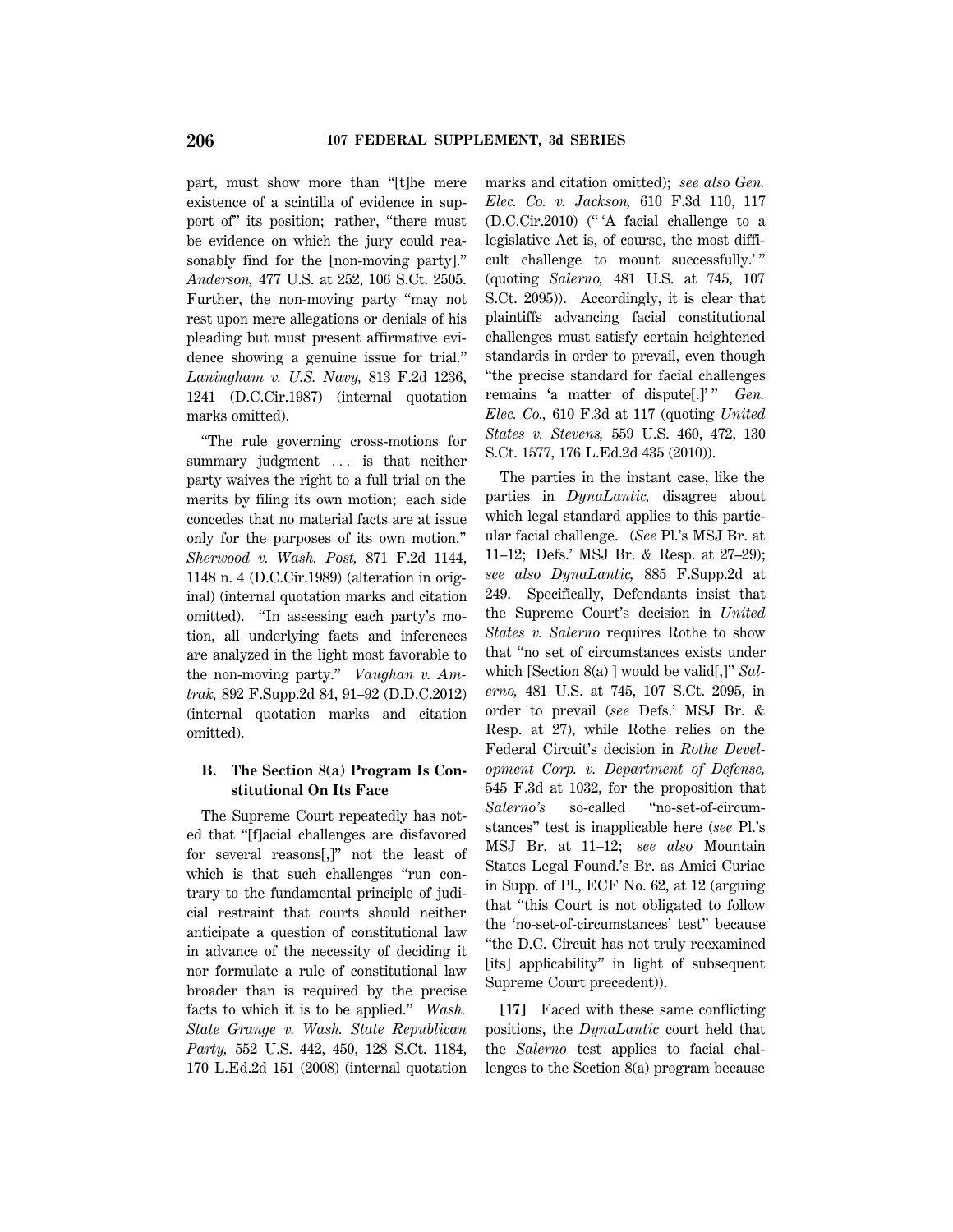#### **ROTHE DEVELOPMENT, INC. v. DEPT. OF DEFENSE 207 Cite as 107 F.Supp.3d 183 (D.D.C. 2015)**

''the *Salerno* test has been adopted by this Circuit and [continually] cited with approval[.]'' *DynaLantic,* 885 F.Supp.2d at 249– 50. This Court, too, is persuaded that, in order to justify invalidating all applications of the broad statutory program at issue, Plaintiff must satisfy *Salerno* 's no-set-ofcircumstances test, or show that Section 8(a) lacks ''any plainly legitimate sweep'' because there are not ''many circumstances'' in which ''the statute's application would be constitutional[.]'' *Gen. Elec. Co.,* 610 F.3d at 117 (internal quotation marks and citation omitted); *see also Edwards v. District of Columbia,* 755 F.3d 996, 1001 (D.C.Cir.2014) (''To succeed in a typical facial attack, [a plaintiff] must establish 'that no set of circumstances exists under which [the challenged statutory provisions] would be valid or that the statute lacks any plainly legitimate sweep.'" (quoting *Stevens,* 559 U.S. at 472, 130 S.Ct. 1577)).

**[18]** This Court also agrees with the *DynaLantic* court (and the parties) that, ''to the extent that the Section 8(a) program relies on race-conscious criteria,'' this Court must employ ''strict scrutiny'' to determine whether its application is constitutional in a particular circumstance. *DynaLantic,* 885 F.Supp.2d at 250. As explained above, the Section 8(a) program is specifically directed toward ''socially disadvantaged individuals'' and that category of persons is presumptively determined by reference to race. 15 U.S.C.  $\S$  637(a)(5); *see also id.* §§ 631(f)(B), 631(f)(1)(C); 13 C.F.R.  $\S$  124.103(b)(1). There is no question that '' '[r]acial classifications' '' such as the ones at issue here '' 'are constitutional only if they are narrowly tailored measures that further compelling governmental interests.' '' *DynaLantic,* 885 F.Supp.2d at 250 (quoting *Adarand Constructors, Inc. v. Peña*, 515 U.S. 200, 227, 115 S.Ct. 2097, 132 L.Ed.2d 158 (1995)). (*See also* Defs.' MSJ Br. & Resp. at 26 ("[T]he presumption of social disadvantage in the Small Business Act is race-conscious and is subject to strict scrutiny.''); Pl.'s MSJ Br. at 9 (''It is undisputed that the section 8(a) statute contains [a] racial classification  $\ldots$ and therefore that statutory racial classification is subject to judicial review under strict scrutiny.'').)

**[19, 20]** The requirements for satisfying strict scrutiny—*i.e.,* a compelling government interest and narrow tailoring are well established. To demonstrate a compelling interest, Defendants must make two showings: "[f]irst, the government must 'articulate a legislative goal that is properly considered a compelling government interest.'" DynaLantic, 885 F.Supp.2d at 250 (quoting *Sherbrooke Turf, Inc. v. Minn. Dep't of Transp.,* 345 F.3d 964, 969 (8th Cir.2003)). Previously recognized compelling government interests include '' 'remedying the effects of past or present racial discrimination[.]' '' *Id.* (quoting *Shaw,* 517 U.S. at 909, 116 S.Ct. 1894). Second, the government must ''demonstrate a strong basis in evidence supporting its conclusion that race-based remedial action was necessary to further that interest.'' *Id.* (internal quotation marks and citation omitted). In so doing, the government need not ''conclusively prov[e] the existence of racial discrimination in the past or present[,]'' *id.* (citing *Wygant,* 476 U.S. at 292, 106 S.Ct. 1842 (O'Connor, J., concurring)), and ''[t]he government may rely on both statistical and anecdotal evidence, although anecdotal evidence alone cannot establish a strong basis in evidence for the purposes of strict scrutiny[,]'' *id.* at 250–51 (citing *Concrete Works of Colo., Inc. v. City & Cnty. of Denver,* 321 F.3d 950, 977 (10th Cir.2003)). If the government makes both showings, the burden shifts to the plaintiff ''to present 'credible, particularized evidence' to rebut the government's 'initial showing of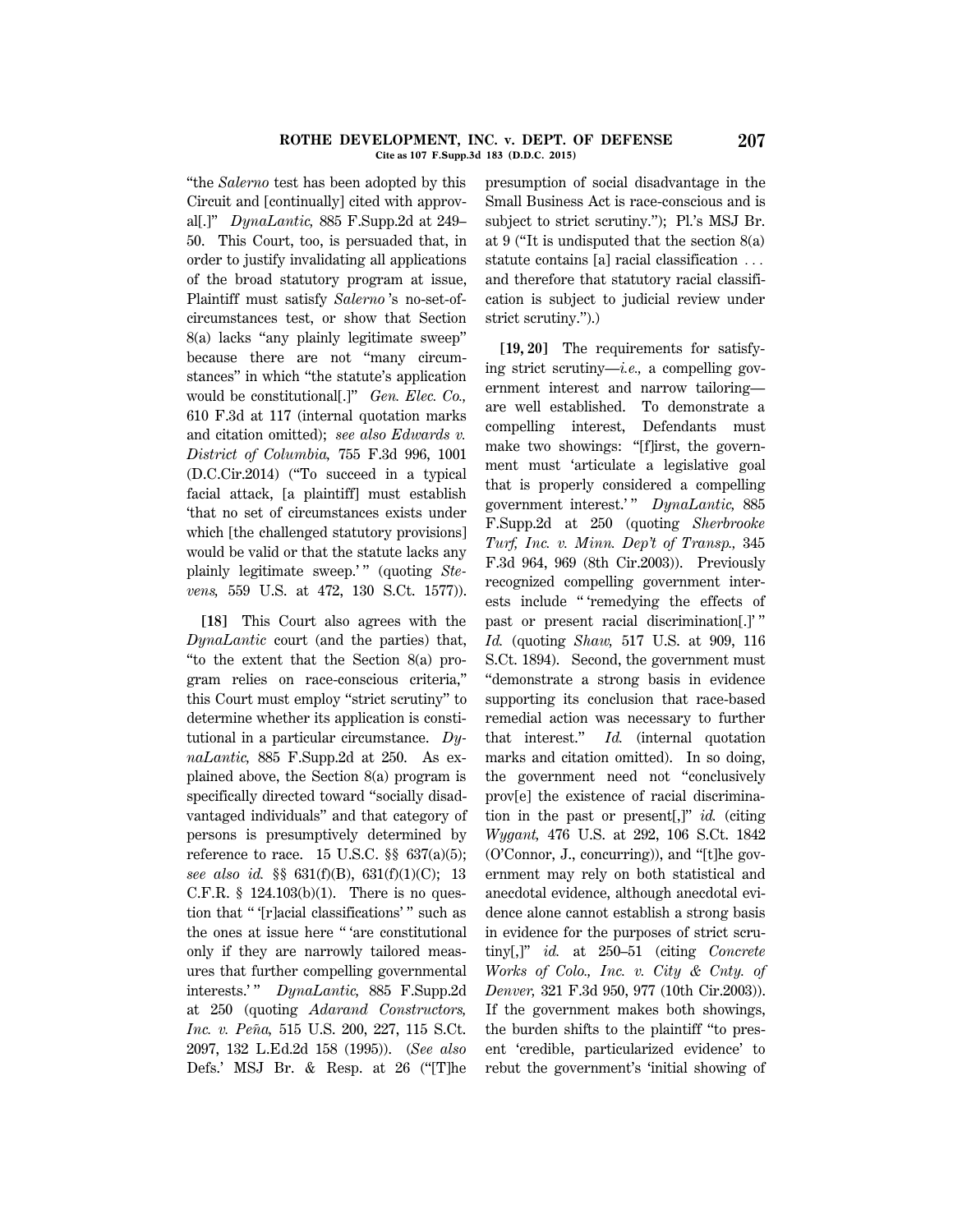a compelling interest.'" *Id.* at 251 (quoting *Concrete Works,* 321 F.3d at 959); *see also id.* (''Notwithstanding the initial burden of initial production that rests with the government, the ultimate burden of proof remains with the challenging party to demonstrate the unconstitutionality of an affirmative-action program.'' (internal quotation marks, alterations, and citation omitted)).

**[21, 22]** Once a compelling interest is established, the government must further ''show that 'the means chosen to accomplish the government's asserted purpose [are] specifically and narrowly framed to accomplish that purpose.'" *Id.* at 283 (alteration in original) (quoting *Grutter v. Bollinger,* 539 U.S. 306, 333, 123 S.Ct. 2325, 156 L.Ed.2d 304 (2003)). Courts consider several factors to determine whether challenged race-conscious remedial measures are narrowly tailored, including: ''(1) the efficacy of alternative, raceneutral remedies, (2) flexibility, (3) over- or under-inclusiveness of the program, (4) duration, (5) the relationship between numerical goals and the relevant labor market, and (6) the impact of the remedy on third parties.'' *Id.* (citing *United States v. Paradise,* 480 U.S. 149, 171, 107 S.Ct. 1053, 94 L.Ed.2d 203 (1987) (plurality and concurring opinions)).

**[23]** With the relevant legal standards in mind and consistent with the *DynaLantic* court's reasoning and conclusion, this Court finds that there are no genuine issues of material fact regarding the facial constitutionality of the Section 8(a) program for several reasons. First, the government has articulated an established compelling interest for the program namely, remedying "race-based discrimination and its effects[.]'' (Defs.' MSJ Br. & Resp. at 35); *see also DynaLantic,* 885 F.Supp.2d at 279 (concluding that ''Congress has a compelling interest in eliminating the roots of racial discrimination in federal contracting, funded by federal money''). Defendants have also shown a strong basis in evidence that furthering this interest requires race-based remedial action—specifically, evidence regarding discrimination in government contracting, which, as the *DynaLantic* court found, consisted of ''extensive evidence of discriminatory barriers to minority business formation,  $\ldots$  [and] forceful evidence of discriminatory barriers to minority business development,'' *DynaLantic,* 885 F.Supp.2d at 279. In *DynaLantic,* the Court further found that the government had ''provided significant evidence that, even when minority businesses are qualified and eligible to perform contracts in both the public and private sectors, they are awarded these contracts far less often than their similarly situated non-minority counterparts.'' *Id.* Defendants have relied upon that same evidence in the instant case, and they have also presented expert testimony that corroborates the *DynaLantic* evidence—*i.e.,* Wainwright and Rubinovitz have testified that minority-owned small businesses have faced, and continue to face, significant disadvantages in government contracting that cannot be explained by nondiscriminatory factors (*see, e.g.,* Rubinovitz Report at 12; Wainwright Report at 27, 97)—and Rothe has failed to rebut this evidence with credible and particularized evidence of its own, *see Wygant,* 476 U.S. at 293, 106 S.Ct. 1842 (O'Connor, J., concurring).

**[24]** Furthermore, Defendants have established that the Section 8(a) program is narrowly tailored to achieve the established compelling interest. As the *Dyna-Lantic* court discussed at great length, the Section 8(a) program satisfies all six dimensions of narrow tailoring. First, alternative race-neutral remedies have proved unsuccessful in addressing the discrimina-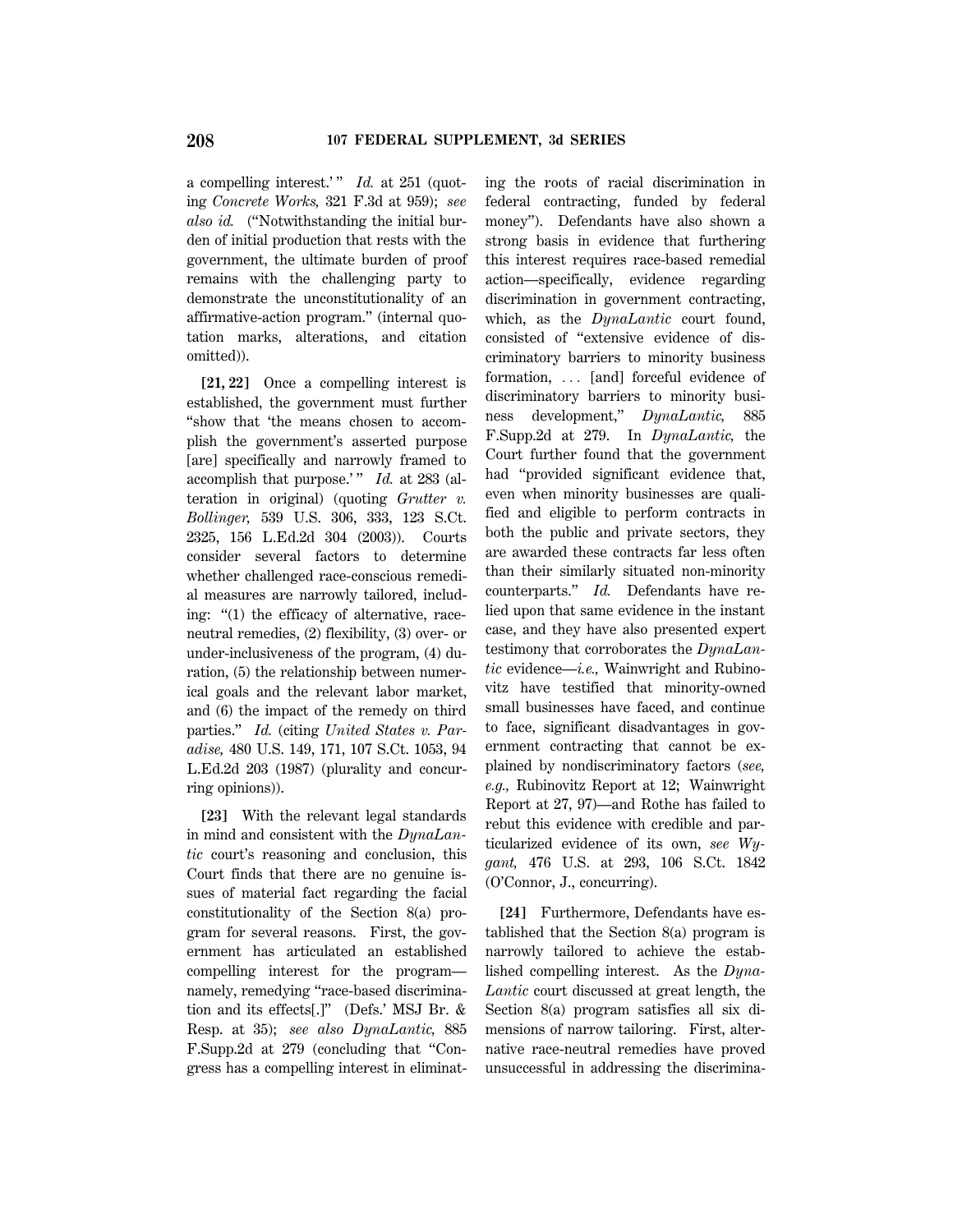#### **ROTHE DEVELOPMENT, INC. v. DEPT. OF DEFENSE 209 Cite as 107 F.Supp.3d 183 (D.D.C. 2015)**

tion targeted here. *See DynaLantic,* 885 F.Supp.2d at 283–84 (''Congress attempted to use race-neutral measures to foster and assist minority owned businesses for at least twenty-five years prior to incorporating a race-conscious component in Section 8(a), and these race-neutral measures failed to remedy the effects of discrimination on minority small business owners.''). Second, the Section 8(a) program is appropriately flexible. *See id.* at 285–86 (finding that Section 8(a) ''imposes no quotas at all, $\vert$   $\ldots$  provides for aspirational goals and imposes no penalties for failing to meet them[,]'' contains a rebuttable presumption of social disadvantage based on race, and thus makes race a ''relevant'' but not ''determinative factor'' in program participation). Third, Section 8(a) is neither overnor under-inclusive. *See id.* at 286 (''Section 8(a) does not provide that every member of a minority group is disadvantaged. Admittance ... is based not only on social disadvantage, but also on an individualized inquiry into economic disadvan $tage...$  [And] a firm owned by a nonminority may qualify as socially and economically disadvantaged.'' (citation omitted)). Fourth, the Section 8(a) program ''impose[s] temporal limits on every individual's participation that fulfill the [durational] aspect of narrow tailoring.'' *Id.* at 287 (discussing the program's ''strict durational limits'' on participation, and the Small Business Administration's ''continual[ ] reassess[ment]'' of participants' eligibility). Fifth, the relevant aspirational goals for SDB contracting participation are numerically proportionate, in part because ''[t]he evidence presented established that minority firms are ready, willing, and able to perform work equal to two to five percent of government contracts in industries including but not limited to construction.'' *Id.* at 289. And sixth, the fact that the Section 8(a) program reserves certain contracts for program participants ''does not, on its face, create an impermissible burden on non-participating firms.'' *Id.* at 290; *see also id.* (discussing various ''provisions [in Section 8(a) ] designed to minimize the burden on non-minority firms'').

Accordingly, this Court concurs with the *DynaLantic* court's conclusion that the strict scrutiny standard has been met, and that the Section 8(a) program is facially constitutional despite its reliance on raceconscious criteria. *See id.* at 293. In so holding, this Court incorporates by reference the reasoning in Parts III.A through III.D.1.(c) and Part III.E of the *DynaLantic* memorandum opinion, and adopts it as its own. *See id.* at 251–80, 283–91.

This means that Rothe's insistence that ''[S]ection 8(a)'s racial classification is unconstitutional racial balancing, for which there is no compelling interest, and for which narrow tailoring is impossible'' (Pl.'s MSJ Br. at 7) is unavailing, and for good reason. With respect to the compelling interest factor, Rothe does not appear to dispute that the government has a compelling interest in eliminating discrimination in federal contracting; instead, Rothe maintains that Defendants have failed to show a strong basis in evidence that racebased remedial action is necessary to achieve that interest largely because—as Rothe repeatedly has argued—post-enactment evidence is irrelevant, and the disparity studies on which Defendants rely are flawed. (*See id.* at 37–43, 48–60.) This Court has already rejected Rothe's argument against post-enactment evidence and adopted instead the *DynaLantic* court's holding that such evidence is not only admissible but also particularly relevant in the circumstances presented here. *See supra,* Part II.B.2. And this Court also finds that ''[o]n balance,'' the disparity studies on which Defendants and their experts rely ''reveal large, statistically significant barriers to business formation among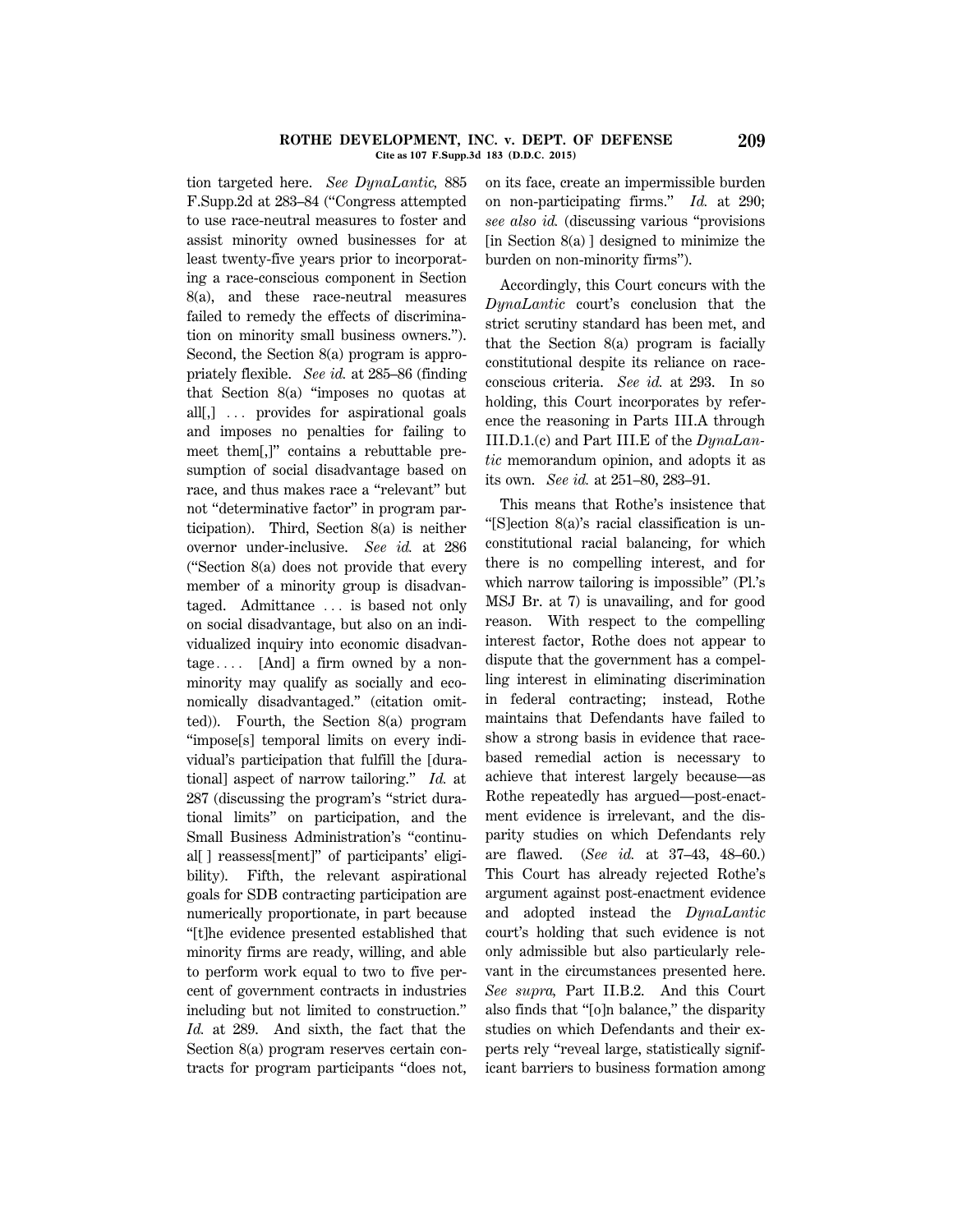minority groups that cannot be explained by factors other than race[,]'' *DynaLantic,* 885 F.Supp.2d at 261, and ''demonstrat[e] that discrimination by prime contractors, private sector customers, suppliers and bonding companies continues to limit minority business development[,]'' *id.* at 263; *see also id.* (''While the studies are not uniform in nature, methodology, or results, they contain powerful evidence that discrimination fosters a decidedly uneven playing field for minority business entities seeking to compete in federal contracting.'' (internal quotation marks and citation omitted)).

Moreover, the record evidence clearly shows ''that qualified, eligible minorityowned firms are excluded from contracting markets, and accordingly provide[s] powerful evidence from which an 'inference of discriminatory exclusion could arise.'" *Id.* at 268 (quoting *City of Richmond v. J.A. Croson Co.,* 488 U.S. 469, 503, 109 S.Ct. 706, 102 L.Ed.2d 854 (1989)). To the extent that Rothe argues that the relevant legislative history does not support the conclusion that Congress had a strong basis in evidence to enact the race-conscious provisions of Section 8(a) (*see* Pl.'s MSJ Resp. & Reply at 19–37), this Court disagrees, and instead concurs with the *DynaLantic* court's conclusion that, ''[b]ased on the evidence before Congress with respect to both the Public Works Employment Act of 1977, and, a year later, the heavily overlapping legislative history of Section  $8(a)$ , ... Congress had a strong basis in evidence to conclude the use of race-conscious measures was necessary in, at least, some circumstances.'' *DynaLantic,* 885 F.Supp.2d at 274.

With respect to narrow tailoring, Rothe is both factually and legally misguided when it argues that Section 8(a)'s raceconscious provisions cannot be narrowly tailored because they ''appl[y] across the board in equal measure, for all preferred races, in all markets and sectors.'' (Pl.'s MSJ Br. at 11; *see also* Pl.'s MSJ Resp. & Reply at 66–68.) This assertion is factually incorrect because, as the *DynaLantic* court noted, ''[t]he presumption that a minority applicant is socially disadvantaged may be rebutted if [the Small Business Administration] is presented with credible evidence to the contrary[,]'' *DynaLantic,* 885 F.Supp.2d at 285, and, indeed, ''[a]ny person may present 'credible evidence' challenging an individual's status as socially or economically disadvantaged[,]'' *id.* at 286 (quoting 13 C.F.R. § 124.103(c)). Rothe has also failed to cite any legal precedent that holds that Congress is categorically prohibited from fashioning a race-conscious remedial statute that is unlimited in industrial or geographic scope. In this regard, Rothe appears to be proceeding under the misconception that ''narrow'' tailoring necessarily means a remedy that is laser-focused on a single segment of a particular industry or area, rather than the common understanding that the ''narrowness'' of the narrow-tailoring mandate relates to *the relationship* between the government's interest and the remedy it prescribes. *See Grutter,* 539 U.S. at 333, 123 S.Ct. 2325.

Rothe is also mistaken when it argues that the Section 8(a) program should be struck down as not narrowly tailored because purported ''overutilization of 8(a) firms in Rothe's primary NAICS codes imposes an undue burden on Rothe[.]'' (Pl.'s MSJ Resp. & Reply at 15.) With this argument, Rothe invites the Court to compare the ''percentage of total small business dollars in federal procurement that 8(a) firms in Rothe's NAICS codes are being awarded  $\ldots$  to the overall availability of 8(a) firms in Rothe's NAICS codes'' and argues that this comparison demonstrates that, far from being underutilized, Section 8(a) program participants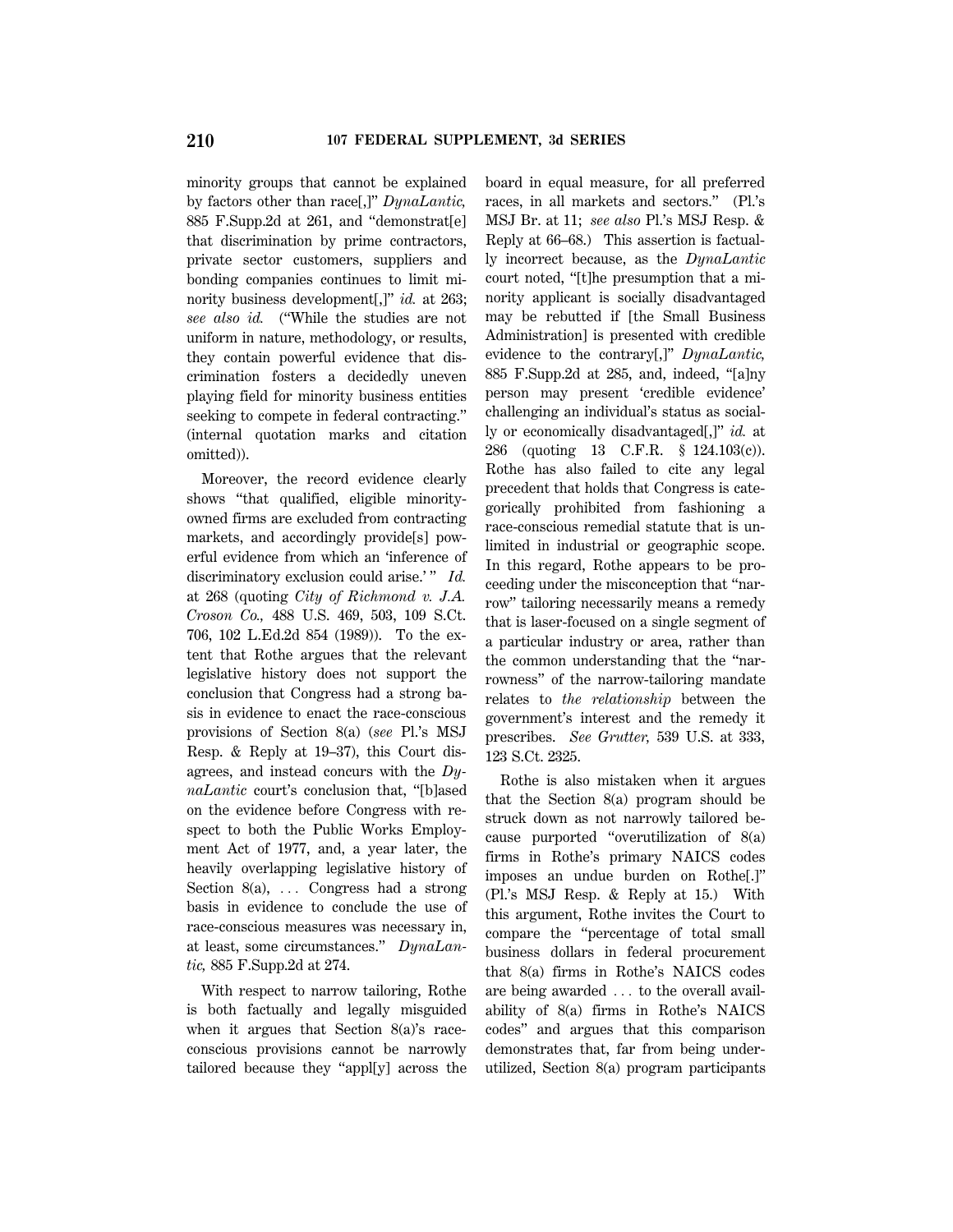#### **ROTHE DEVELOPMENT, INC. v. DEPT. OF DEFENSE 211 Cite as 107 F.Supp.3d 183 (D.D.C. 2015)**

in those NAICS codes actually receive a disproportionate share of federal contracting dollars. (*Id.* at 13.) Even if this is true—and this Court has significant doubts about the accuracy of Rothe's calculations—Rothe's allegations pertain to a mere five NAICS codes and at best give rise to an as-applied critique; they are manifestly insufficient to warrant invalidation of Section 8(a) *on its face* and in its entirety.

# **C. Section 8(a) Does Not Violate The Nondelegation Doctrine**

**[25]** Undaunted, Rothe also contends that, by enacting the Section 8(a) program, Congress has unconstitutionally delegated legislative authority to the executive branch—*i.e.,* that Section 8(a) violates the nondelegation doctrine. (*See* Pl.'s MSJ Br. at 40–44.) Rooted in the principle of separation of powers and derived from Article I of the Constitution, ''[t]he nondelegation doctrine prohibits Congress from making unbridled delegations of authority'' to other branches. *Mich. Gambling Opp'n v. Kempthorne,* 525 F.3d 23, 34 (D.C.Cir. 2008); *see also Mistretta v. United States,* 488 U.S. 361, 371–72, 109 S.Ct. 647, 102 L.Ed.2d 714 (1989). Indeed, the Supreme Court has explained repeatedly that Congress may only ''confer[ ] decisionmaking authority upon agencies[,]'' *Whitman v. Am. Trucking Ass'ns,* 531 U.S. 457, 472, 121 S.Ct. 903, 149 L.Ed.2d 1 (2001), if it also provides '' 'an intelligible principle to which the person or body authorized to [act] is directed to conform[,]'" *id.* (first alteration in original) (quoting *J.W. Hampton, Jr., & Co. v. United States,* 276 U.S. 394, 409, 48 S.Ct. 348, 72 L.Ed. 624 (1928)).

Here, Rothe maintains that Section 8(a) contains insufficient guidance ''to limit the [Small Business Administration's] discretion in deciding whether racial, ethnic or cultural bias has occurred or even what constitutes a racial, ethnic, or cultural group.'' (Pl.'s MSJ Br. at 7.) Rothe is wrong for at least two reasons. First, Congress has specifically defined ''[s]ocially disadvantaged individuals'' as ''those who have been subjected to racial or ethnic prejudice or cultural bias because of their identity as a member of a group without regard to their individual qualities[,]'' 15 U.S.C. § 637(a)(5), and it has further explained that "many such persons are socially disadvantaged because of their identification as members of certain groups that have suffered the effects of discriminatory practices or similar invidious circumstances over which they have no control[,]" *id.*  $\S$  631(f)(1)(B). The statute pertaining to the Section 8(a) program also supplies examples of ''such groups includ[ing], but [ ] not limited to, Black Americans, Hispanic Americans, Native Americans, Indian tribes, Asian Pacific Americans, [and] Native Hawaiian Organizations[.]'' *Id.* § 631(f)(1)(C). Thus, Congress has provided clear, intelligible direction regarding who can be deemed ''socially disadvantaged'' for the purpose of the statute. What is more, Congress has provided additional context by explaining that one purpose of the Section 8(a) program is to ''promote the business development of small business concerns owned and controlled by socially and economically disadvantaged individuals so that such concerns can compete on an equal basis in the American economy[.]'' *Id.* § 631(f)(2)(A); *see also Mich. Gambling Opp'n,* 525 F.3d at 30 (noting that ''a delegation need not be tested in isolation'' and that courts may examine ''the purpose of the Act, its factual background and the statutory context'' in addition to ''the statutory language'' itself (internal quotation marks and citation omitted)). Thus Rothe's assertion that the statute ''confers *unlimited* discretion to decide whether racial or ethnic preju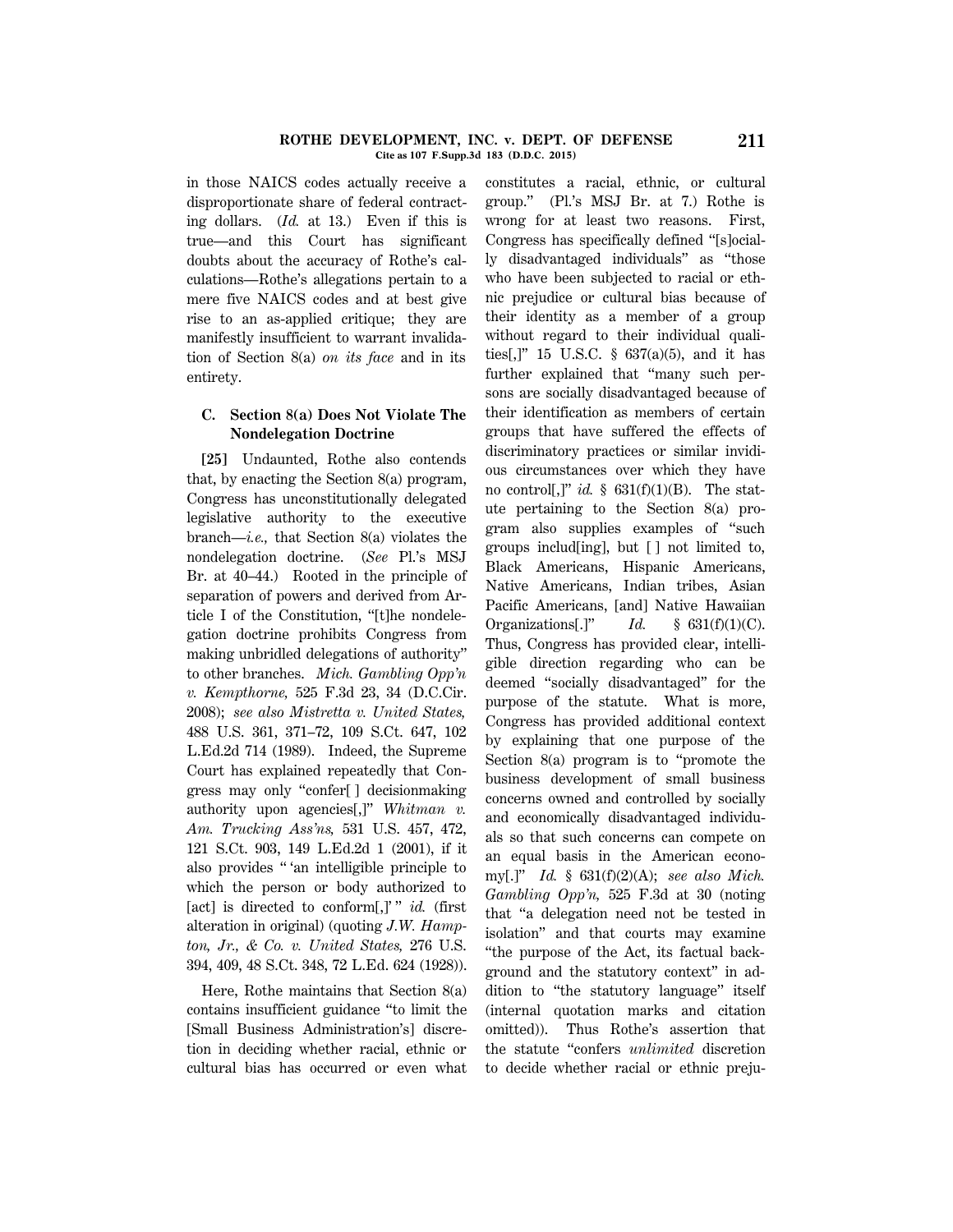dice or cultural bias has occurred with respect to a given group'' (Pl.'s MSJ Br. at 42 (emphasis added)) is simply incorrect.

Second, the circumstances under which the nondelegation doctrine applies to invalidate a statute are exceedingly limited. This Court notes that the Supreme Court has ''found the requisite 'intelligible principle' lacking in only two statutes, one of which provided literally no guidance for the exercise of discretion, and the other of which conferred authority to regulate the entire economy on the basis of no more precise a standard than stimulating the economy by assuring 'fair competition.' '' *Whitman,* 531 U.S. at 474, 121 S.Ct. 903 (citing *Panama Refining Co. v. Ryan,* 293 U.S. 388, 55 S.Ct. 241, 79 L.Ed. 446 (1935); *A.L.A. Schechter Poultry Corp. v. United States,* 295 U.S. 495, 55 S.Ct. 837, 79 L.Ed. 1570 (1935)). Indeed, ''[c]ourts 'have almost never felt qualified to second-guess Congress regarding the permissible degree of policy judgment that can be left to those executing or applying the law.' '' *Mich. Gambling Opp'n,* 525 F.3d at 30 (quoting *Whitman,* 531 U.S. at 474–75, 121 S.Ct. 903).

**[26]** In sum, because the statute that Congress enacted to establish the Section 8(a) program contains specific definitions and a statement of purpose, and because it is also well settled in this jurisdiction that ''[o]nly the most extravagant delegations of authority, [such as] those providing no

**9.** Rothe's reliance on *Schuette v. Coalition to Defend Affirmative Action, Integration & Immigrant Rights & Fight for Equality By Any Means Necessary*, - U.S. - 134 S.Ct. 1623, 188 L.Ed.2d 613 (2014), to support its nondelegation argument is misplaced. (*See* Pl.'s MSJ Resp. & Reply at 45.) *Schuette* concerned an Equal Protection Clause challenge to a popularly enacted amendment to Michigan's state constitution, not a nondelegation challenge. *See Schuette,* 134 S.Ct. at 1629. Moreover, the plurality opinion in standards to constrain administrative discretion," are to be "condemned  $\ldots$  as unconstitutional[,]'' *Humphrey v. Baker,* 848 F.2d 211, 217 (D.C.Cir.1988), this Court concludes that Rothe has failed to show a genuine issue of material fact as to whether Section 8(a) violates the nondelegation doctrine.**<sup>9</sup>**

### **IV. CONCLUSION**

For the reasons discussed above, this Court concludes that the testimony of Defendants' expert witnesses is relevant and reliable, and the Court has considered that testimony in its review of the parties' cross-motions for summary judgment. By contrast, this Court has found that one of Plaintiff's proffered experts is not qualified to render an expert opinion with respect to the statistical and economic analyses at issue in this case, and the Plaintiff's other expert witness has proffered testimony that is unreliable and thus not admissible for purposes of this Court's evaluation of whether there is a genuine issue of material fact with respect to Plaintiff's underlying constitutional claim. Accordingly, Plaintiff's *Daubert* motion is **DENIED**, and Defendants' *Daubert* motions are **GRANTED**.

The Court also concludes that, in light of the record and the legal arguments presented in this case, and in reliance on the reasoning and holding of *DynaLantic* (which this Court has adopted in relevant

*Schuette* expressed concern about (and noted the Court's prior rejection of) ''the assumption that 'members of the same racial group regardless of their age, education, economic status, or the community in which they live think alike, share the same political interests, and will prefer the same candidates at the polls.' '' *Id.* at 1634 (quoting *Shaw v. Reno,* 509 U.S. 630, 113 S.Ct. 2816, 125 L.Ed.2d 511 (1993)). Section 8(a) makes no such assumption.